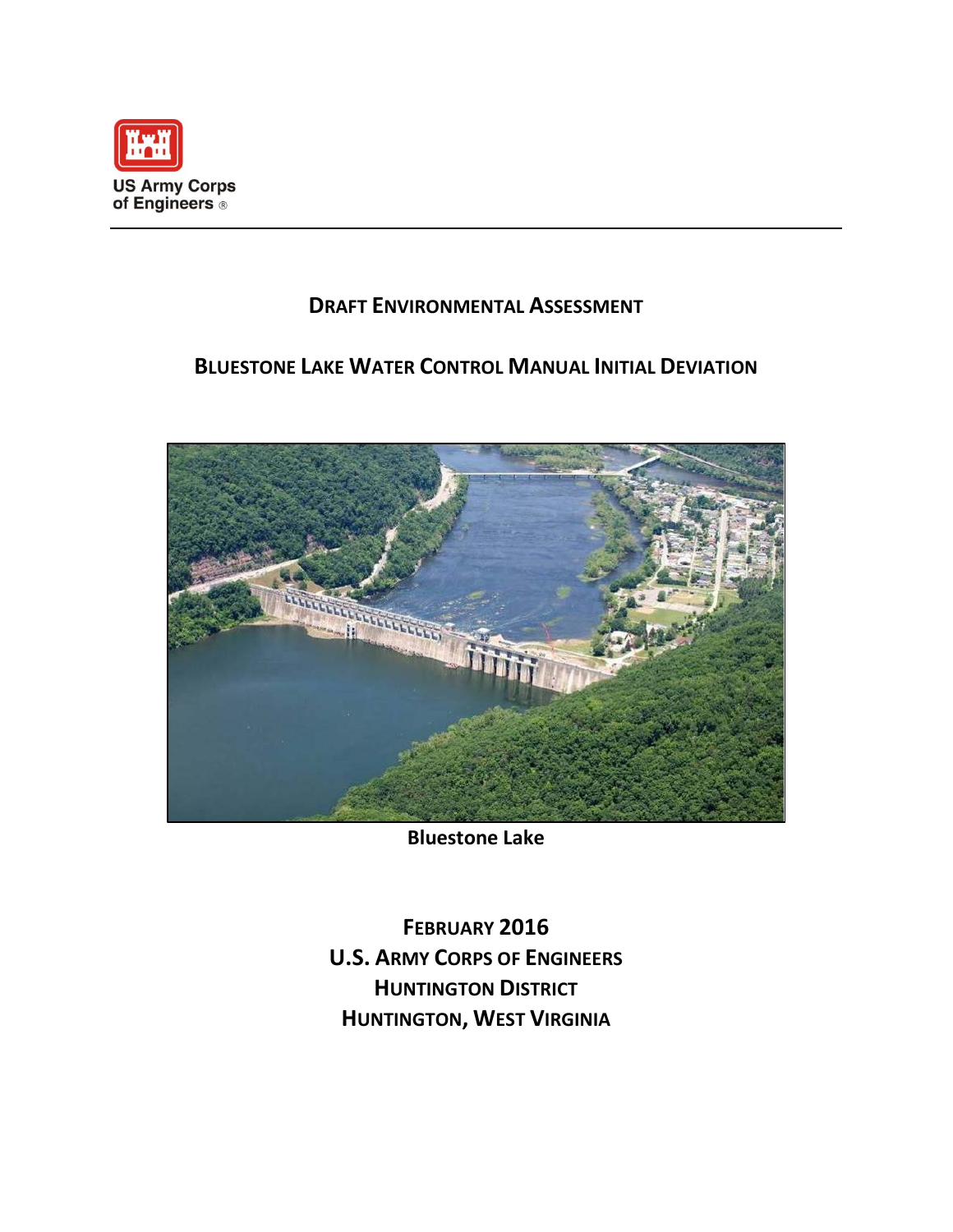## **FINDING OF NO SIGNIFICANT IMPACT BLUESTONE LAKE WATER CONTROL MANUAL INITIAL DEVIATION**

- 1. Members of my staff have conducted an Environmental Assessment, in the overall public interest, concerning a deviation to the Bluestone Lake Water Control Manual. The purpose of the proposed action is to ensure Bluestone Lake is operated in a manner reducing the likelihood of dam failure, loss of life, and catastrophic damage. Due to hydrologic and structural deficiencies, construction efforts are currently underway to improve the overall structural stability of Bluestone Dam. Until the project can be safely operated to the designed maximum flood control pool (FCP), procedures for operation need to be established to address public safety concerns while minimizing impacts associated with downstream flooding.
- 2. The possible consequences of the proposed action were studied for environmental, cultural, health and safety, and social well-being effects.
- 3. The Proposed Action Alternative (PAA) and No Action Alternative (NAA) were the only alternatives carried forward for detailed evaluation. The PAA involves a deviation to the Water Control Manual and establishing a threshold pool and threshold discharge rate until the designed maximum FCP is restored. The threshold pool and discharge are a target elevation and release rate based upon probabilistic structural analysis and would only serve as a guide triggering the need to initiate dam safety actions. Given the potential consequences associated with dam failure, the Corps' responsibility to ensure public safety, the known dam safety concerns, and the requirement under the National Environmental Policy Act (NEPA) to consider reasonable alternatives, the PAA and NAA are very similar measures. The NAA assumes the existing Water Control Manual would remain intact, but emergency deviations would be made as necessary to ensure safe operation and reduce risk associated with dam failure and loss of life in the event of high in-flow/flooding conditions.
- 4. An evaluation of the PAA and NAA produced the following pertinent conclusions:
	- a. Environmental Considerations. The Huntington District took reasonable measures to assemble and present the known or foreseeable environmental impacts of the proposed and no action alternatives in the Final Environmental Assessment (FEA). The proposed action is not anticipated to result in any significant, adverse impacts on the quality of the natural and human environments as compared to the NAA.
	- b. Social Well-Being Considerations. The proposed action would facilitate operation of Bluestone Lake reducing risk associated with dam failure, loss of life, and catastrophic damage until the designed maximum FCP is restored. While the maximum flood storage of the dam would be temporarily reduced and downstream communities may be subjected to flooding on a more frequent basis, no disproportionate effects on minority or low-income populations are anticipated under the proposed action.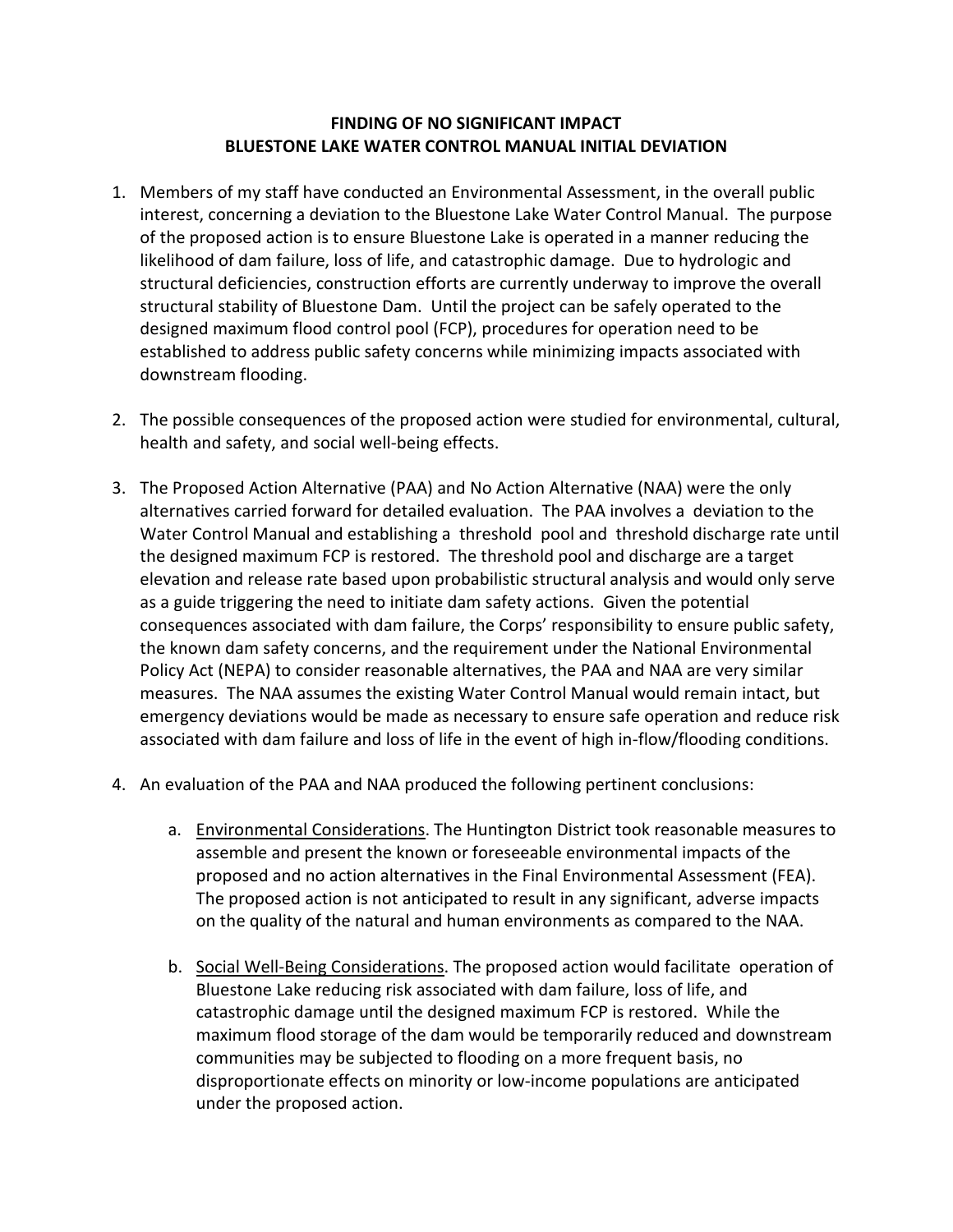- c. Coordination with Resource Agencies. Pursuant to the Fish and Wildlife Coordination Act of 1958, as amended, coordination with the U.S. Fish and Wildlife Service was conducted. Coordination with the U.S. Environmental Protection Agency, Natural Resource Conservation Service, National Park Service, West Virginia Division of Natural Resources, West Virginia Department of Environmental Protection, West Virginia Division of Homeland Security and Emergency Management, West Virginia State Historic Preservation Office, and West Virginia Department of Transportation was also conducted through the NEPA process. Also, in accordance with the Endangered Species Act of 1970, as amended, no significant adverse impacts to Federally listed species are anticipated under the proposed action.
- d. Other Pertinent Compliance. The proposed action is in compliance with the National Historic Preservation Act (NHPA Section 106, 36 CFR 800), Executive Order 11988 (Floodplain Management), Executive Order 11990 (Protection of Wetlands), and Executive Order 12898 (Environmental Justice).
- e. Other Public Interest Considerations. There was no significant opposition to the PAA by resource agencies, project stakeholders, or the general public. Comments received during the public review period were included in the FEA. There are no unresolved issues regarding the implementation of the proposed action.
- 5. I find the deviation to the Bluestone Lake Water Control Manual has been planned in accordance with the current authorization as described in the FEA. The PAA is consistent with national policy, statutes, and administrative directives. This determination is based on thorough analysis and evaluation of the PAA and NAA. In conclusion, I find the proposed Bluestone Lake Water Control Manual Initial Deviation will have no significant, adverse impacts on the quality of the natural and human environments as compared to the NAA. As a result, the preparation of an Environmental Impact Statement (EIS) is not necessary.

\_\_\_\_\_\_\_\_\_\_\_\_\_\_\_\_\_\_\_\_\_\_\_\_ \_\_\_\_\_\_\_\_\_\_\_\_\_\_\_\_\_\_\_\_\_\_\_\_\_\_\_\_\_\_\_\_\_\_\_\_

Date **Date** Phillip M. Secrist Colonel, Corps of Engineers District Engineer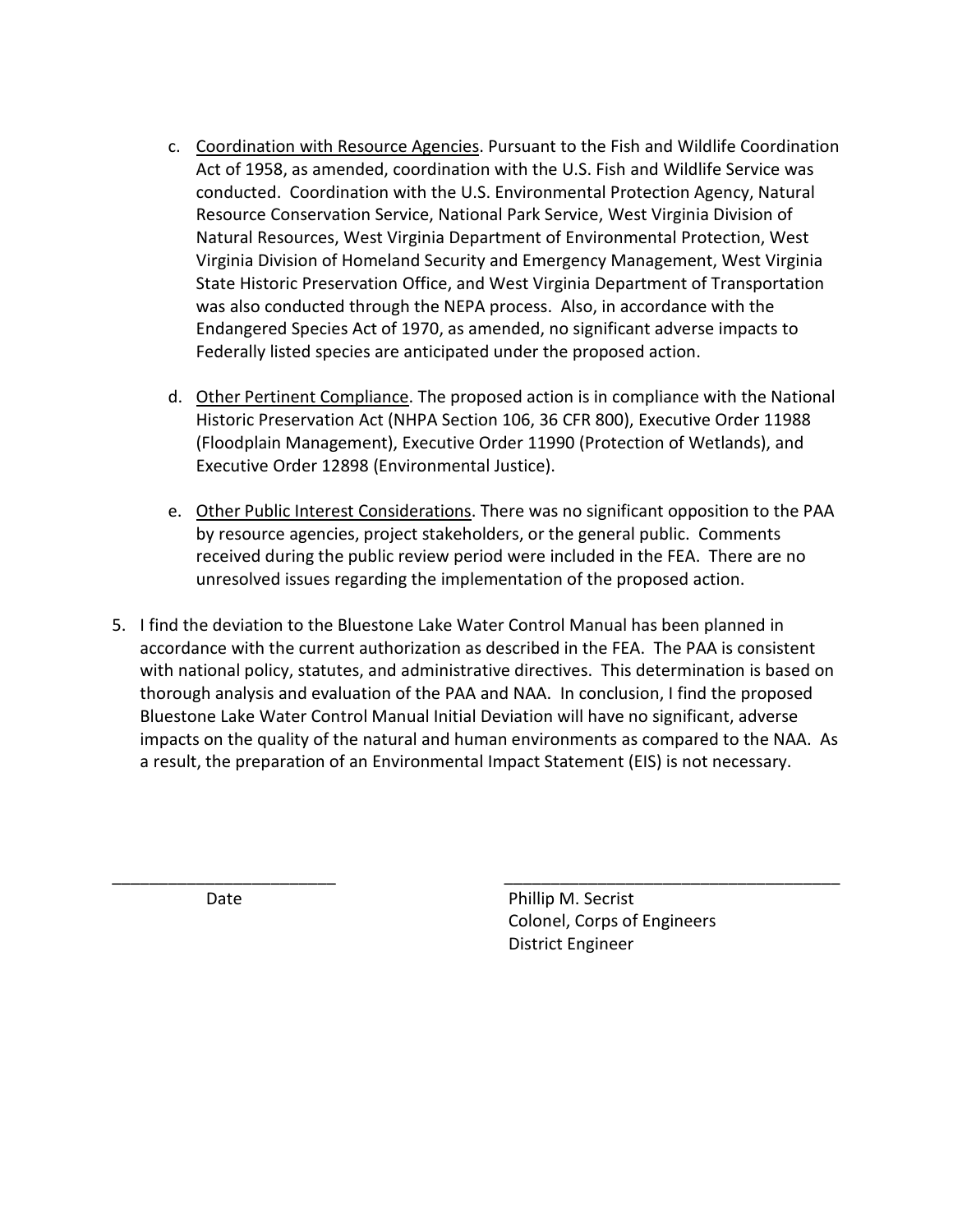#### **ABSTRACT**

Bluestone Dam is located on the New River within the mountainous region of southern West Virginia in Summers County. Due to hydrologic and structural deficiencies, construction efforts are currently underway to improve the overall stability of Bluestone Dam. However, recent structural computations indicate dam failure may occur below the designed maximum flood control pool (FCP) of 1520 feet. Until the project can be safely operated to the designed maximum FCP, procedures for interim operation need to be established using sound professional judgment in order to reduce the risk of dam failure, loss of life, and catastrophic damage while minimizing the impacts of downstream flooding.

The Proposed Action Alternative (PAA) implements a major deviation to the Bluestone Lake Water Control Manual which establishes a threshold pool and threshold discharge rate at a target elevation and target flow. This will only serve as a guide triggering the need for dam safety actions until a full consequence analysis determining the threshold pool and threshold discharge is completed. The full consequence analysis is scheduled to be completed before the end of 2016. The full consequence analysis would be subject to public and policy review and once approved, would be in place until the designed maximum FCP is restored following the completion of the Phase 4 anchoring contract in 2019. Based on probabalistic structural analysis of the Dam's current conditions, the threshold pool is currently estimated to be an elevation of 1510 feet and the threshold discharge is estimated to be 140,000 cubic feet per second (cfs). Operating Bluestone Dam using structural computations and evaluations used to establish the threshold pool and threshold flow in conjunction with observed field conditions reduces the likelihood of dam failure.

The PAA and No Action Alternative (NAA) are the only two alternatives carried forward for detailed evaluation. Given the potential consequences associated with dam failure and the U.S. Army Corps of Engineers responsibility to ensure public safety, the PAA and NAA are very similar measures. However, the PAA provides the benefit of a more formalized plan to help facilitate risk informed decisions regarding project operations when downstream flood control stages are exceeded. Overall, no significant, adverse impacts to the natural or human environment associated with this deviation to the existing Water Control Manual under the PAA, as compared to the NAA, are anticipated.

Comments or requests for further information should be directed to: Ms. Rebecca Rutherford Chief, Environmental Analysis Section U.S. Army Corps of Engineers, Huntington District 502 Eighth Street Huntington, WV 25701

Telephone: (304) 399-5924 Fax: (304) 399-5136 Email: Rebecca.A.Rutherford@usace.army.mil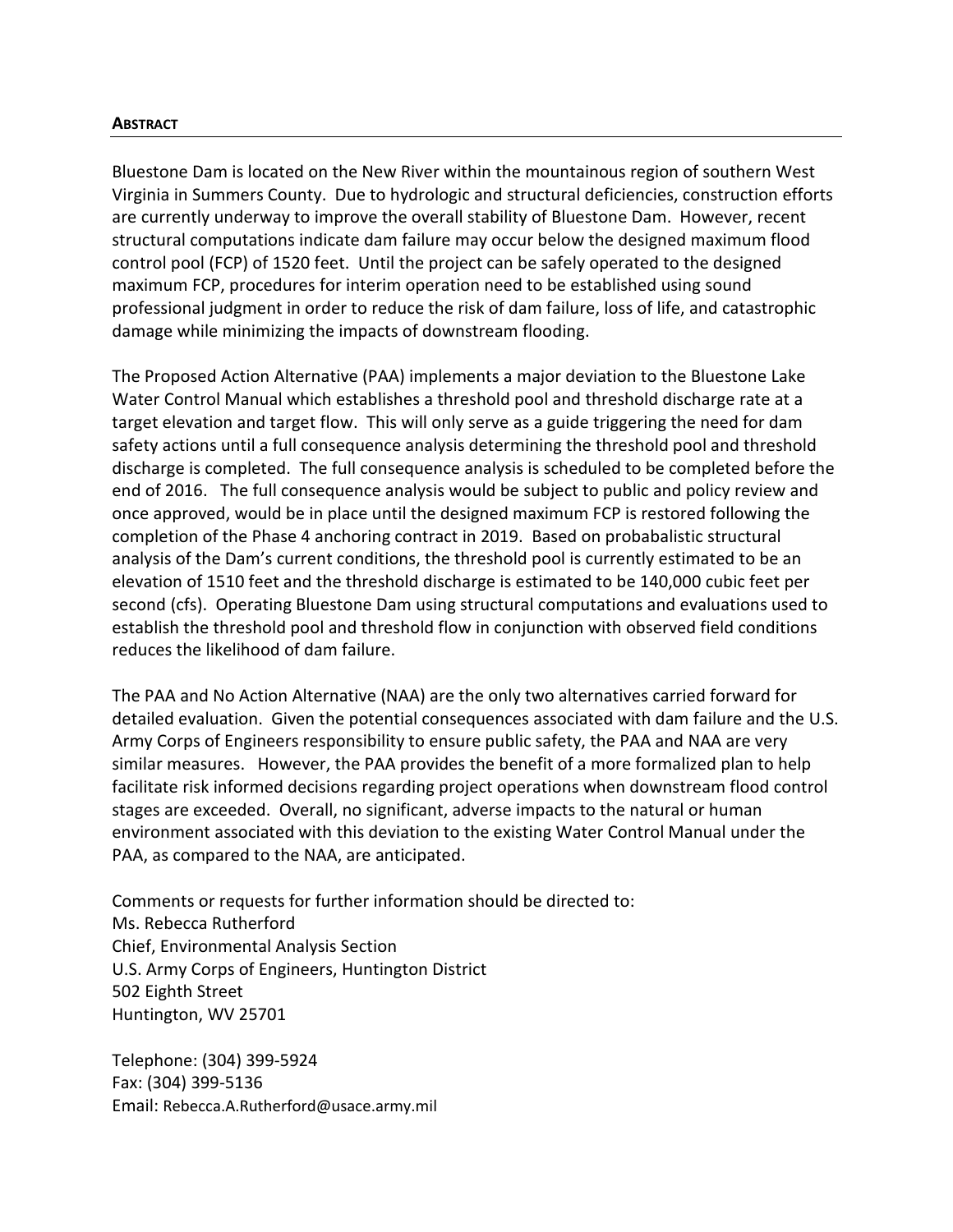# **TABLE OF CONTENTS**

| 1.0 |                                                              | <b>Project Description</b>                | $\mathbf{1}$   |  |  |
|-----|--------------------------------------------------------------|-------------------------------------------|----------------|--|--|
|     | 1.1                                                          | <b>Project Background</b>                 | $\mathbf{1}$   |  |  |
|     |                                                              | 1.1.1 Construction Phases                 | 3              |  |  |
|     |                                                              | 1.1.2 Project Operation                   | 4              |  |  |
|     | 1.2                                                          | Purpose and Need                          | 5              |  |  |
|     | 1.3                                                          | <b>Project Authority</b>                  | 5              |  |  |
| 2.0 | <b>Proposed Actions and Alternatives</b>                     |                                           |                |  |  |
|     | 2.1                                                          | Proposed Action Alternative               | $\sqrt{6}$     |  |  |
|     | 2.2                                                          | No Action Alternative                     | $\overline{7}$ |  |  |
| 3.0 | <b>Affected Environmental and Environmental Consequences</b> |                                           |                |  |  |
|     | 3.1                                                          | <b>Health and Human Safety</b>            | 9              |  |  |
|     | 3.2                                                          | Socioeconomics and Environmental Justice  | 10             |  |  |
|     | 3.3                                                          | <b>Aquatic Resources</b>                  | 11             |  |  |
|     | 3.4                                                          | <b>Terrestrial Habitat</b>                | 14             |  |  |
|     | 3.5                                                          | <b>Cultural Resources</b>                 | 17             |  |  |
|     | 3.6                                                          | <b>Water Quality</b>                      | 18             |  |  |
|     | 3.7                                                          | Recreation                                | 19             |  |  |
|     | 3.8                                                          | Transportation and Public Infrastructure  | 19             |  |  |
|     | 3.9                                                          | Climate Change                            | 21             |  |  |
|     | 3.10                                                         | <b>Other Environmental Resources</b>      | 22             |  |  |
|     | 3.11                                                         | <b>Cumulative Effects</b>                 | 22             |  |  |
| 4.0 |                                                              | <b>Status of Environmental Compliance</b> | 23             |  |  |
| 5.0 |                                                              | <b>Agency and Public Coordination</b>     | 24             |  |  |
| 6.0 | <b>Conclusion</b>                                            |                                           | 25             |  |  |

**APPENDIX A – MAILING DISTRIBUTION LIST**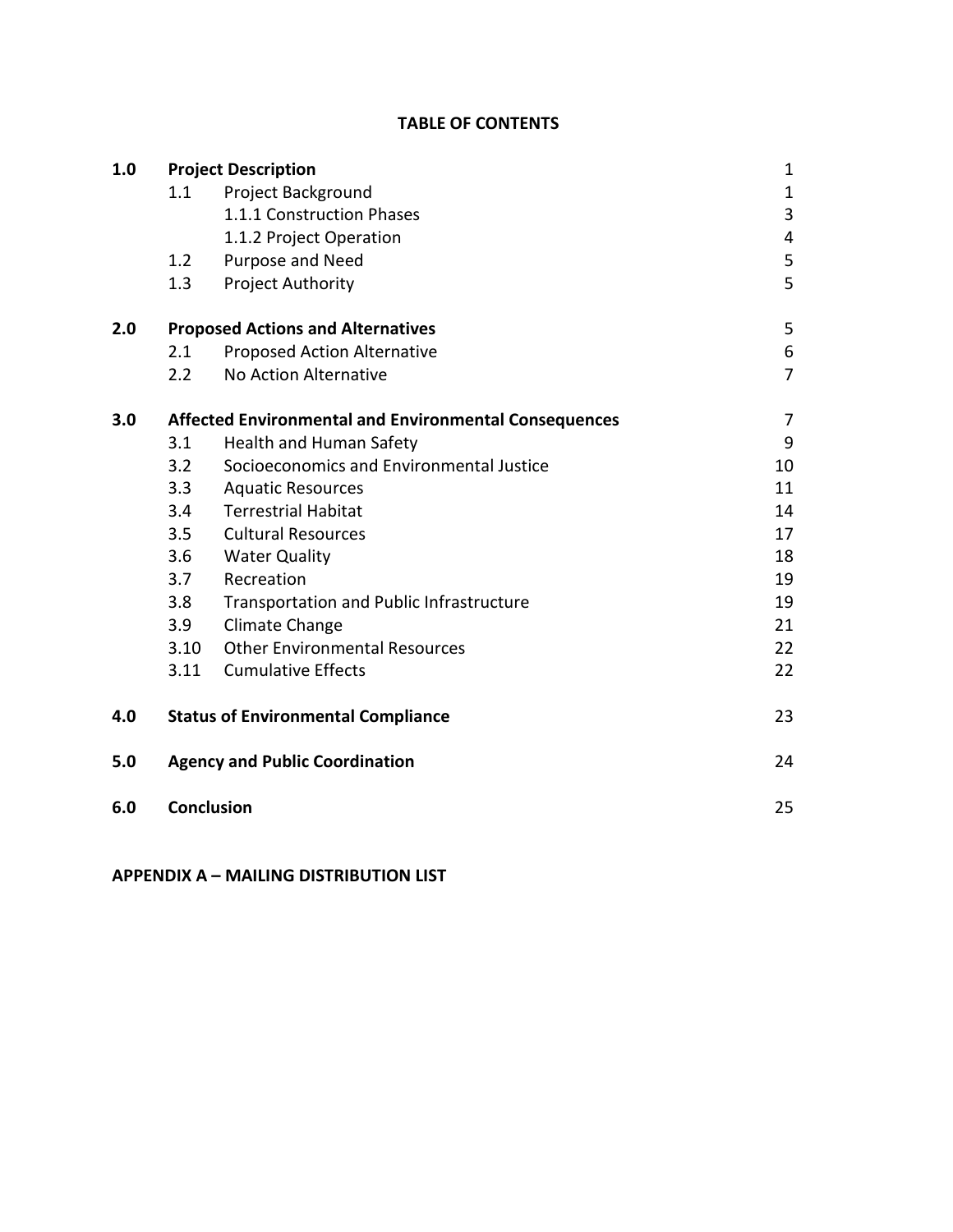#### **1.0 PROJECT DESCRIPTION**

#### **1.1 PROJECT BACKGROUND**

Bluestone Dam is located on the New River within the mountainous region of southern West Virginia in Summers County, approximately one and a half miles upstream of the City of Hinton and a half mile upstream of the confluence of the New and Greenbrier Rivers. The project began operations in 1949 and controls an approximate 4,600 square mile drainage area upstream of the dam (See Figure 1).



**Figure 1: Kanawha River Basin with Bluestone Dam Drainage Area**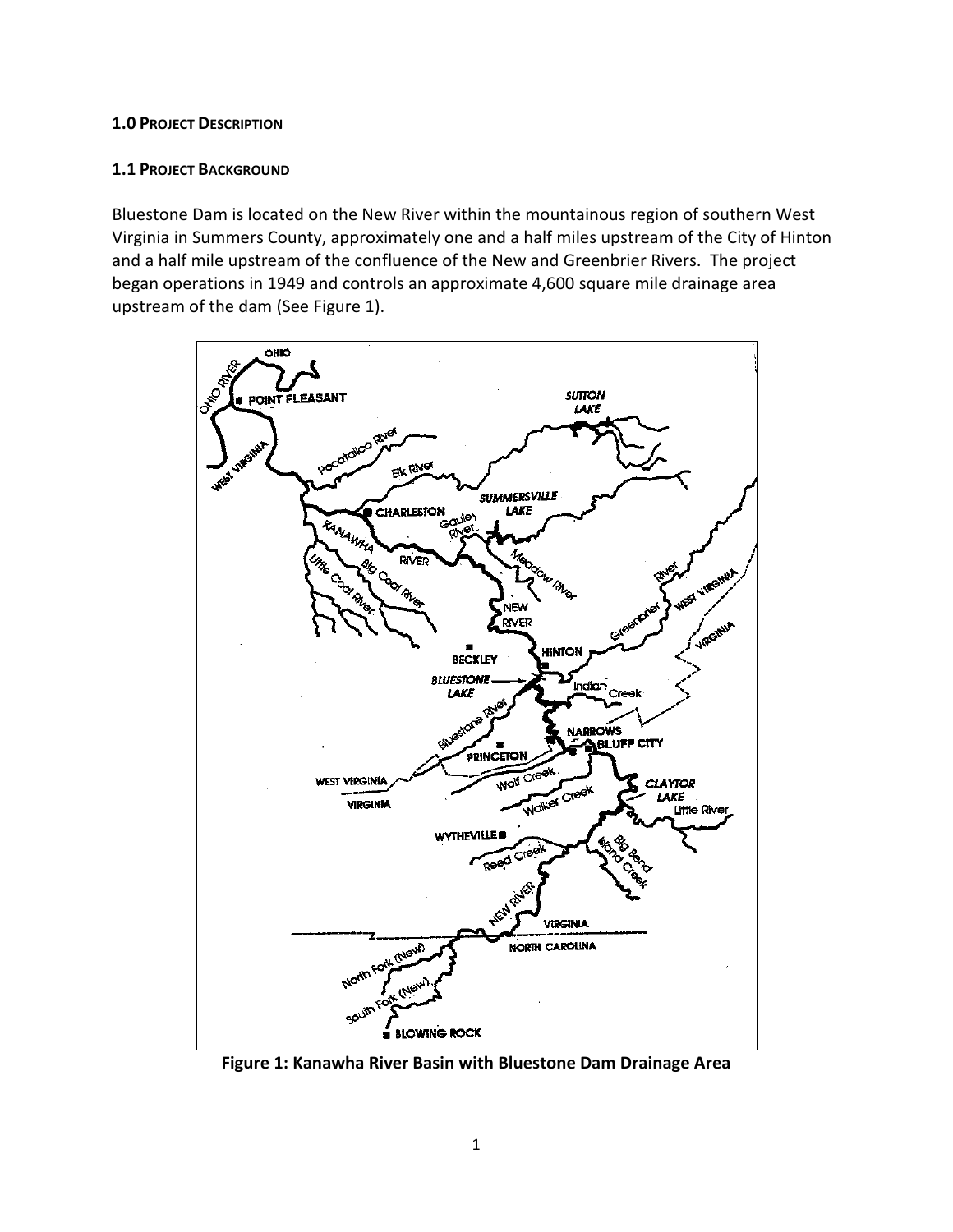As seen in Figure 2, Bluestone Dam is a straight, concrete gravity structure with an overall length of 2,060 feet and a maximum height of 165 feet above the streambed. The top of dam elevation is 1535 feet. Discharge capacity of the existing structure is accomplished through gated sluices and a gated auxiliary spillway. The spillway section is 790 feet long with a crest elevation of 1490 feet. Spillway flow is controlled by 21 crest gates. The total design discharge capacity of the dam is 430,000 cubic feet per second (cfs). Normal operation of the reservoir is by 16 gated sluices with a maximum total discharge capacity of 72,000 cfs.



**Figure 2: Bluestone Dam**

Construction of Bluestone Dam started in January 1942 and continued until March 1944. In 1944, the War Production Board suspended project construction for the duration of World War II. Construction later resumed in January 1946 and was completed in December 1948. While the original plans and authority for Bluestone Dam called for hydropower development, extensive electric power development during wartime resulted in a decision to defer hydropower development at the project and use all available storage for flood control. This lowered the elevation of the lake 80 feet from 1490 feet to 1410 feet, with additional drawdown to 1406 feet for winter pool.

During the planning of Bluestone Dam, a hypothetical flood was created by shifting the center of the July 1916 hurricane storm to the New River drainage basin. This hypothetical flood, which served as the basis for the Spillway Design Flood, had an estimated peak inflow of 430,000 cfs. Current hydrologic analysis indicates that the peak inflow that the dam would have to pass based on current design criteria is significantly higher than the original Spillways design flood. Preliminary estimates show a peak inflow greater than 1,000,000 cfs. In order to address this hydrologic deficiency, a combined Dam Safety Assurance (DSA) Evaluation Report and Environmental Impact Statement (EIS) was prepared and later approved in 1998.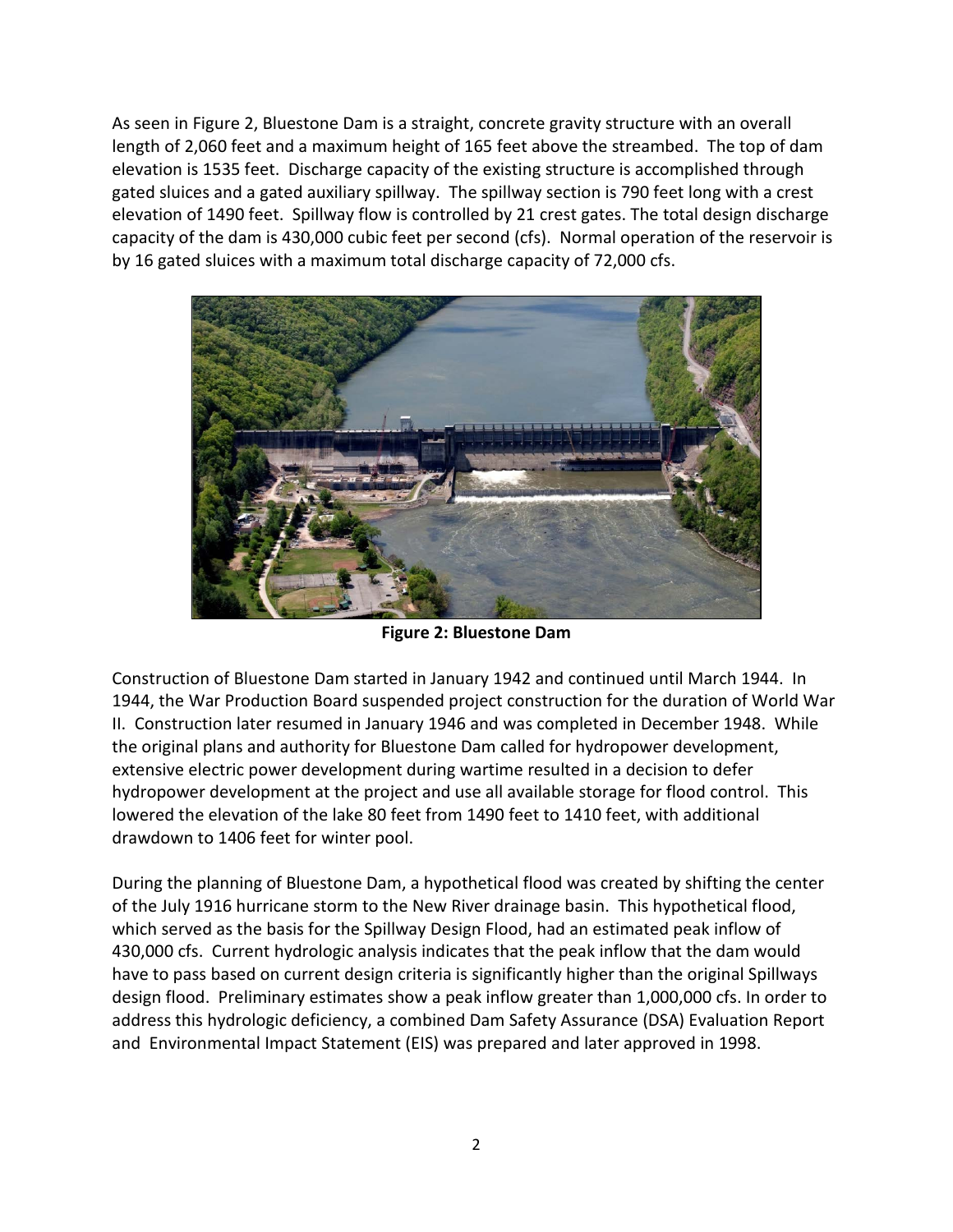The plan approved under the 1998 decision document was originally formulated to modify Bluestone Dam to safely pass flows of the Probable Maximum Flood (PMF). Primary features of the approved plan include: modification of the six hydropower penstocks to supplement discharge capacity; parapet wall on top of the dam; an additional gravity monolith on the east abutment; a floodgate closure across State Route 20 on the west abutment; removable closures at each end of the spillway; high-strength, multi-strand anchors; mass concrete thrust blocks against the downstream face of the dam; and scour protection downstream of the penstocks. Construction of the approved plan is currently underway and was initiated in September 2000.

In June 2005, a Screening Portfolio Risk Assessment (SPRA) was completed on Bluestone Dam. As a result of this assessment, Bluestone Dam was later classified as a Dam Safety Action Class (DSAC) II project in December 2008. Engineering Regulation (ER) 1110-2-1156 defines a Class II project with "HIGH URGENCY" and characterizes this class as "FAILURE INITIATION FORSEEN" or "VERY HIGH INCREMENTAL RISK". Class II is assigned to dams where failure could begin during normal operations or be initiated by the consequence of an event.

While construction efforts completed to date, as described below in Section 1.1.1, have improved the structural stability of the dam, confidence in operating to the designed maximum FCP of 1520 feet will not be achieved until the completion of the Phase 4 anchoring contract – dictating the need to operate the dam differently than the existing Water Control Manual in order to reduce the likelihood of dam failure, loss of life, and catastrophic damage.

# **1.1.1 CONSTRUCTION PHASES**

Construction of these structural features identified in the approved 1998 decision document was divided into manageable phases to comply with contracting requirements and annual funding constraints. Construction phases are briefly described as follows:

Phase 1 - Phase 1 of the modification project was awarded in 2000 and completed in 2004. Phase 1 included an access bridge over the stilling basin, a mass concrete thrust block, extension of six penstocks and installation of three penstock bulkheads.

Phase 2 - Phase 2A was awarded in 2004 and completed in 2007. Phase 2A consisted of a highway swing gate closure, an upgraded access road, a fishing pier for mitigation, a right abutment gravity wall and utility line relocation.

Phase 2B was awarded in 2005 and completed in 2011. Phase 2B installed 150 anchors and 3 remaining penstock bulkheads. American Recovery & Reinvestment Act (ARRA) funding helped to install gallery drains and 66 additional anchors.

Phase 3 - Phase 3 was awarded in 2010 and is expected to be complete in 2016. Phase 3 completes an auxiliary stilling basin for the penstocks.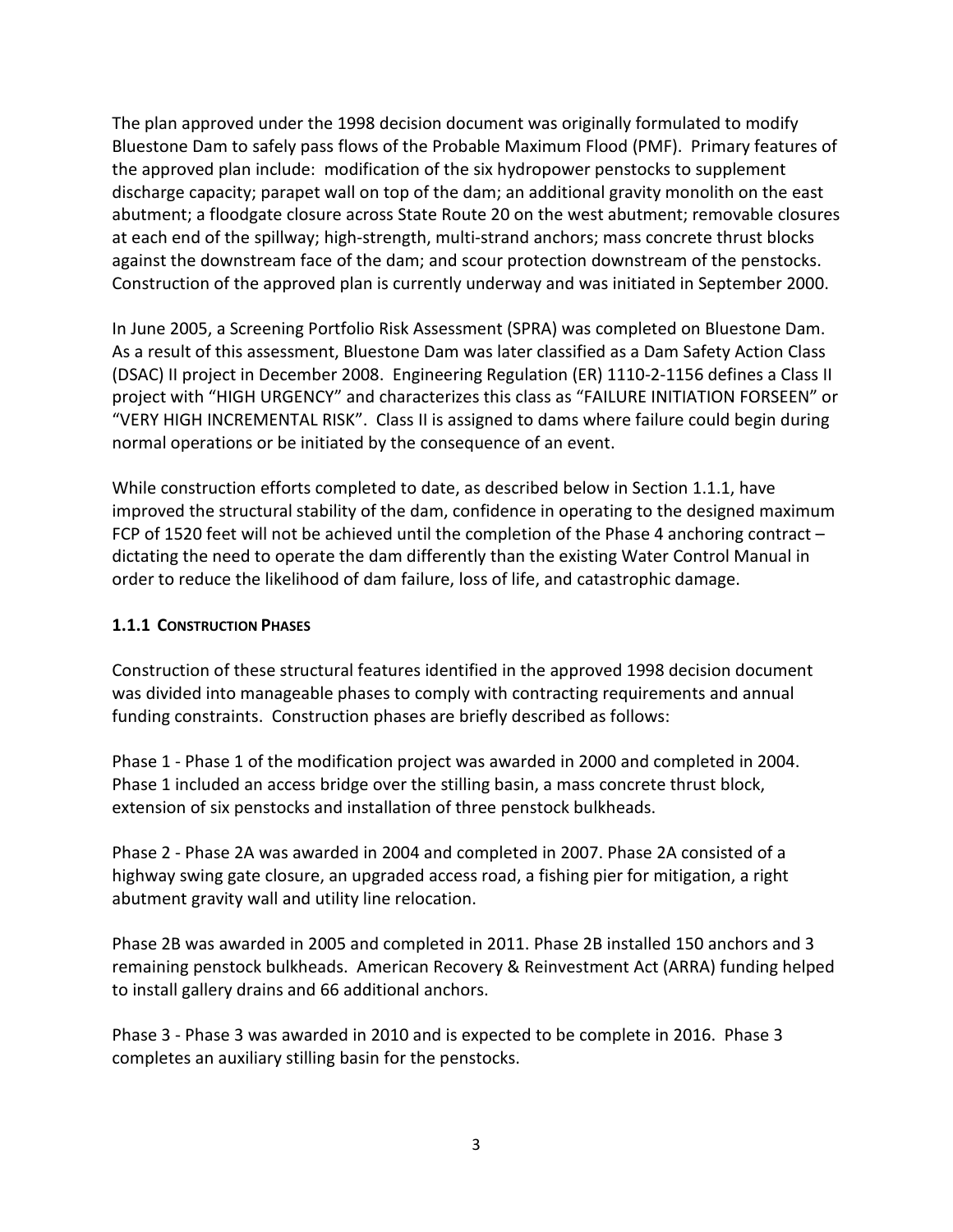Phase 4 - Phase 4 was awarded in 2012 and is anticipated to be complete in 2019. Phase 4 work included installation of 278 high strength steel strand anchors in the spillway and nonoverflow monoliths. The remaining features approved by the 1998 DSA may or may not be implemented depending on the outcome of the Dam Safety Modification Study (DSMS). The DSMS is updating a risk assessment based on new hydrological data and is beginning to formulate alternatives to address failure modes.

# **1.1.2 PROJECT OPERATION**

Bluestone Dam is part of the flood control system for the entire Ohio River Basin as well as of the New and Kanawha River Basins. Regulation of operation procedures for the project are correlated with the operation of the other lakes in the Kanawha River Basin and other Ohio River tributaries to the fullest extent possible while giving due consideration to local concerns and requirements.

During normal operations, flow is controlled through 16 gated sluices in the outlet works of the dam. Outflow is regulated to maintain a summer pool of 1410 feet for recreation and fish and wildlife conservation between the beginning of April and the optimum date to begin drawdown. In the fall, the pool is drawn down to 1406 feet for additional flood control storage. In order to sustain downstream aquatic populations, a minimum discharge of 610 cfs is maintained.

When downstream water levels are projected to increase above established control stages, the project, which is operated in conjunction with Summersville and Sutton Dams, reduces outflow and begins to store flood flows. Operation for Ohio River control is based on retention of flows that would add to crest stages in excess of 45 feet at Point Pleasant, West Virginia. The maximum flows (or stages) that can be maintained at points along the channel below the dam are called control flows (or stages) or regulation channel capacities. Although the project is operated to a defined control flow, the project is officially operated based on downstream control stages as the relationship between stages and corresponding flow rates vary slightly year to year. The control stage below Bluestone Lake is 10.7 feet (89,400 cfs) on the U.S. Geological Survey (USGS) gage at Hinton, West Virginia. The control stage at Kanawha Falls is 22.0 feet (146,000 cfs), and the control stage at Charleston is 36.0 feet (150,000 cfs).

As designed, the project is operated to store flood flows until the forecasted inflow based on rainfall on the ground would result in a pool elevation greater than the designed maximum FCP of 1520 feet. When the FCP is expected to be exceeded, the project is operated to release the projected excess storage above the FCP in a manner that will minimize downstream flooding. Twenty one crest gates are used to make these releases if the sluice gates do not have enough discharge capacity. The maximum design release for the sluice and crest gates is 480,000 cfs at FCP.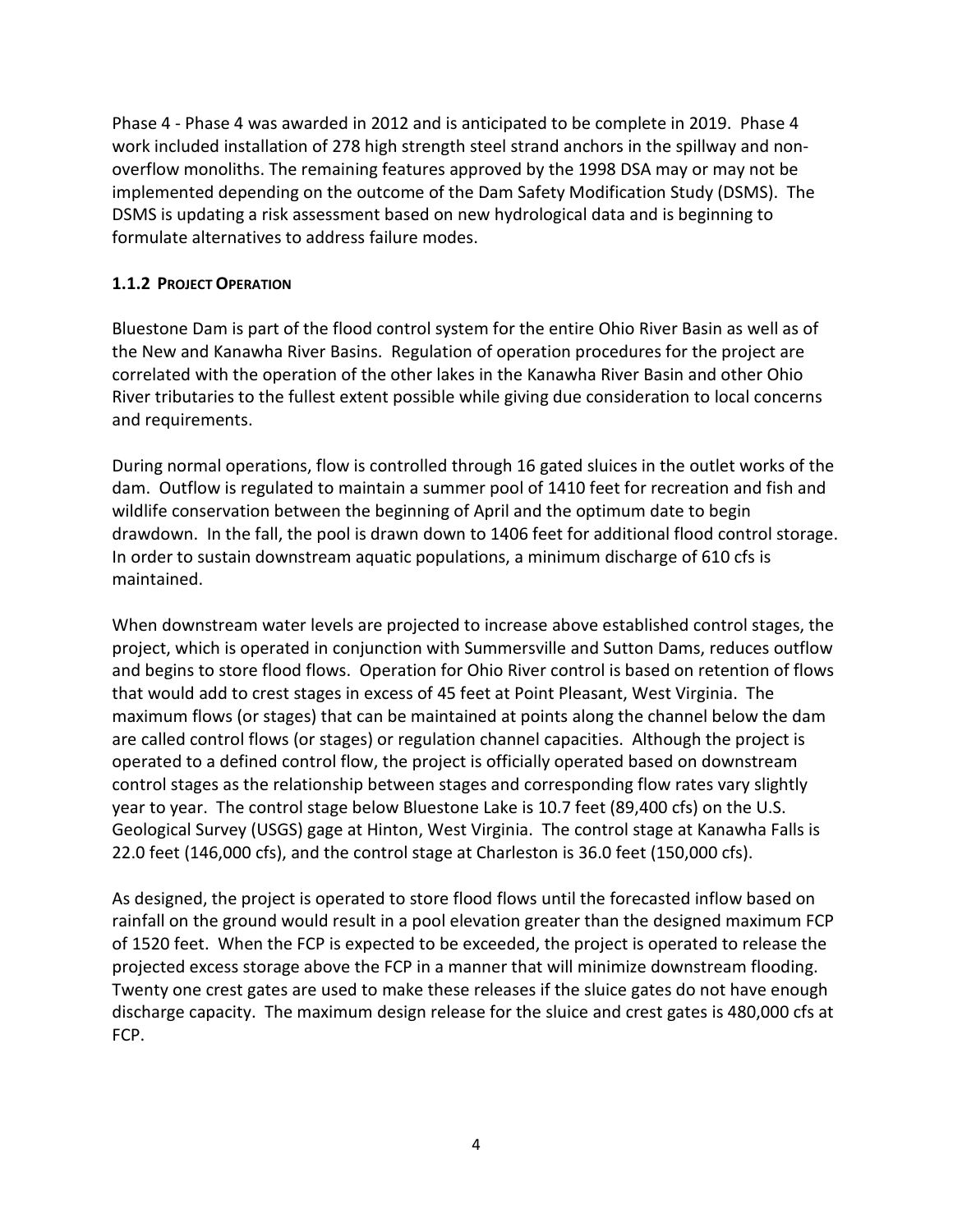#### **1.2 PURPOSE AND NEED**

The primary purpose of the proposed action is to formalize a modification to project operations which would reduce risk of failure while permanent rehabilitation of the dam is ongoing. The proposed action would result in a major deviation from the existing Water Control Manual for Bluestone Lake. A Major Deviation is defined as a change to the Water Control Manual which lasts for more than five days or results in a change in the lake elevation by more than two feet. Water Control Manuals provide general guidelines for project operations at U.S. Army Corps of Engineers (Corps) dams and reservoirs.

The need for the deviation to the Water Control Manual stems from hydrologic and structural deficiencies identified during previous studies and investigations in support of the Bluestone DSA Evaluation Report and Environmental Impact Statement (EIS) completed in 1998 as well as more recent analysis. While construction efforts currently underway have improved the overall structural stability of the dam, current structural computations and evaluations indicate dam failure may occur below the designed maximum flood control pool (FCP). Until the project can be safely operated to the designed maximum FCP, deviation to the Bluestone Lake Water Control Manual needs to be established using sound professional judgment in order to reduce the risk of dam failure, loss of life, and catastrophic damage while minimizing the impacts of downstream flooding.

# **1.3 PROJECT AUTHORITY**

Bluestone Dam and Reservoir was authorized by Executive Order 7183 in September 1935 and the Flood Control Acts of 1936 and 1938 for the purposes of flood control, low flow augmentation, and power development. The stated purposes were later expanded to include recreation activities under the Flood Control Act of 1944 and fish and wildlife enhancement under the Fish and Wildlife Coordination Act of 1958. More recently, Section 102(ff) of the Water Resource Development Act (WRDA) of 1992, as amended by Section 357 of WRDA 1996, further modified the original project authorization to address the accumulation and disposal of drift and debris at the project.

#### **2.0 ALTERNATIVE PLAN FORMULATION**

The need for a deviation of operations at the Bluestone Dam is based on structural computations and evaluations using guidance provided in Engineering Manual (EM) 1110-2- 2100, *Stability Analysis of Concrete Structures*. Based on calculations performed following the completion of the Phase 2B anchoring contract, the Imminent Failure Flood (IFF) – the flood which places the dam at imminent danger of failing – corresponds to an elevation of 1514 feet. The IFF is based on a factor of safety for sliding of 1.0 and represents the elevation at which the loading on the dam causing instability is equal to the strength of materials along potential failure planes resisting instability. Given the designed maximum FCP for Bluestone Dam exceeds the calculated IFF, deviations to the project's Water Control Manual are necessary to reduce the risk associated with dam failure. Consequences associated with dam failure most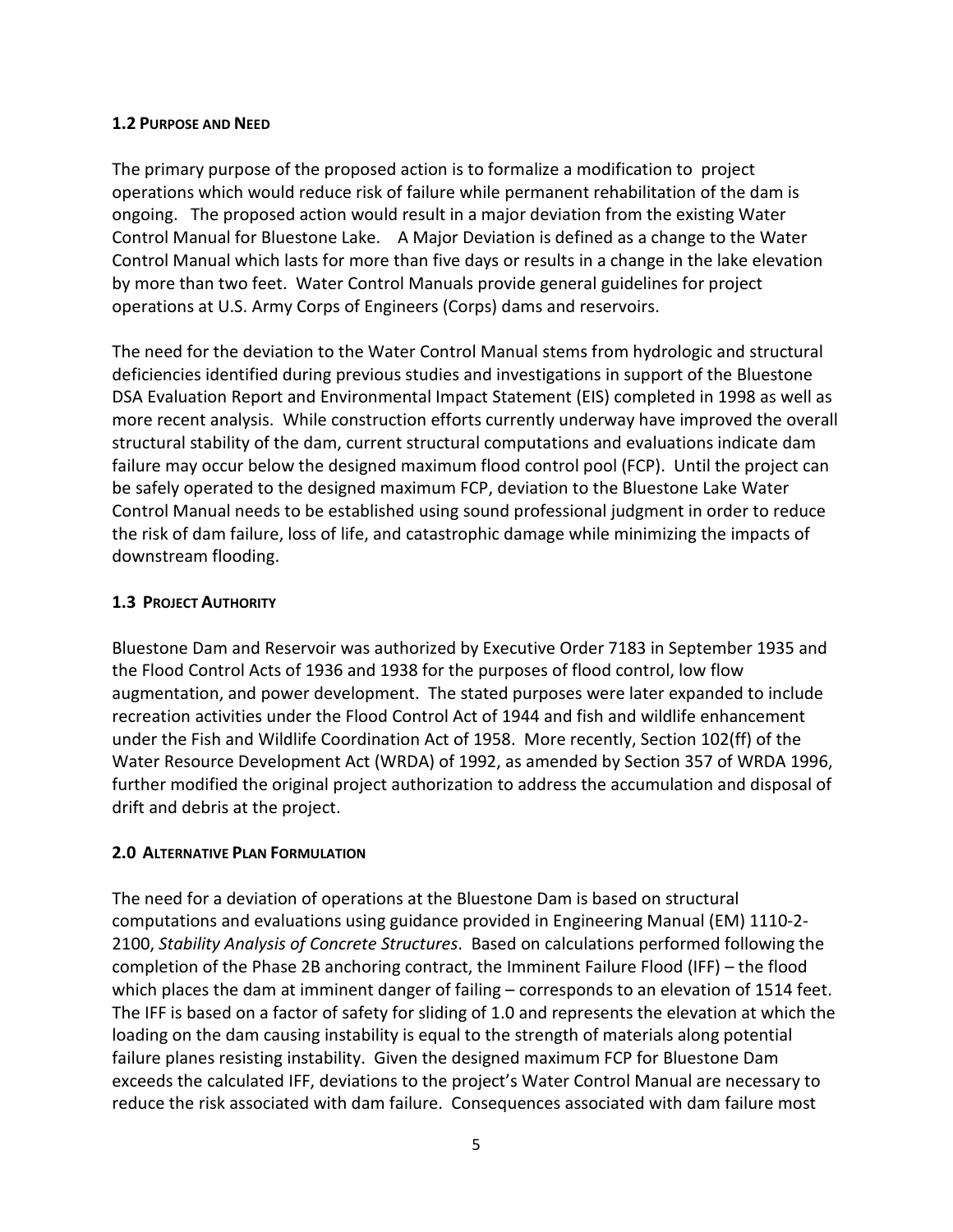notably include loss of life, health and human safety concerns, and catastrophic flood damages – impacting not only physical properties and public infrastructure, but also productive aquatic and terrestrial habitats. The two alternatives considered for implementation are detailed in the following sections.

While additional alternative measures, such as eliminating the seasonal pool (recreation pool) in concert with establishing a pool restriction, for interim operation exist, a more detailed riskinformed analysis evaluating the trade-offs between the potential loss of authorized project benefits and incremental risk reduction is currently being performed. Until this more detailed risk-informed analysis is completed, sound professional judgment was utilized to develop and evaluate alternatives in a timely manner in order to efficiently reduce risk. Once this more detailed, risk-informed full consequence analysis is completed, another deviation to the water control manual will be evaluated including the full array of alternatives and corresponding consequences. The full consequence analysis is currently being conducted and is scheduled to be completed within the next year.

# **2.1 PROPOSED ACTION ALTERNATIVE (PAA)**

The proposed action alternative (PAA) includes an initial deviation to the Water Control Manual while a more detailed, risk-informed consequence analysis is completed. The initial deviation would establish a threshold pool and a threshold discharge rate for flows released from the dam until the project can be safely operated at the designed maximum FCP of 1520 feet. Based on a probabilistic structural analysis of the Dam's current conditions, a threshold pool at an elevation of 1510 feet and the threshold discharge at a flow of 140,000 cubic feet per second (cfs) are proposed.

During normal operations, the project would continue using the 16 gated sluices. A seasonal pool would be maintained at 1410 feet with drawdown to 1406 feet during the winter. When downstream stages are projected to increase above established control stages, the project would be operated to store flood flows until the forecasted inflow would result in a pool elevation greater than 1510 feet. Rainfall on the ground within the drainage area above the dam would serve as the basis for inflow and pool elevation forecasting.

When pool elevations greater than 1510 feet were forecast, the project would likely be operated to release projected excess storage above the 1510 elevation in a manner minimizing downstream flooding. Project releases at these elevations would most likely be controlled by a combination of sluice gates and crest gates. The threshold elevation of 1510 feet is a target elevation and would only serve as a guide triggering the need to initiate dam safety actions. Utilization of storage above this threshold may occur, but would be based on the observed instrumentation readings and performance of the dam as pools approach the threshold elevation. The project would continue to be operated in a manner taking into account all downstream control points discussed in Section 2.2.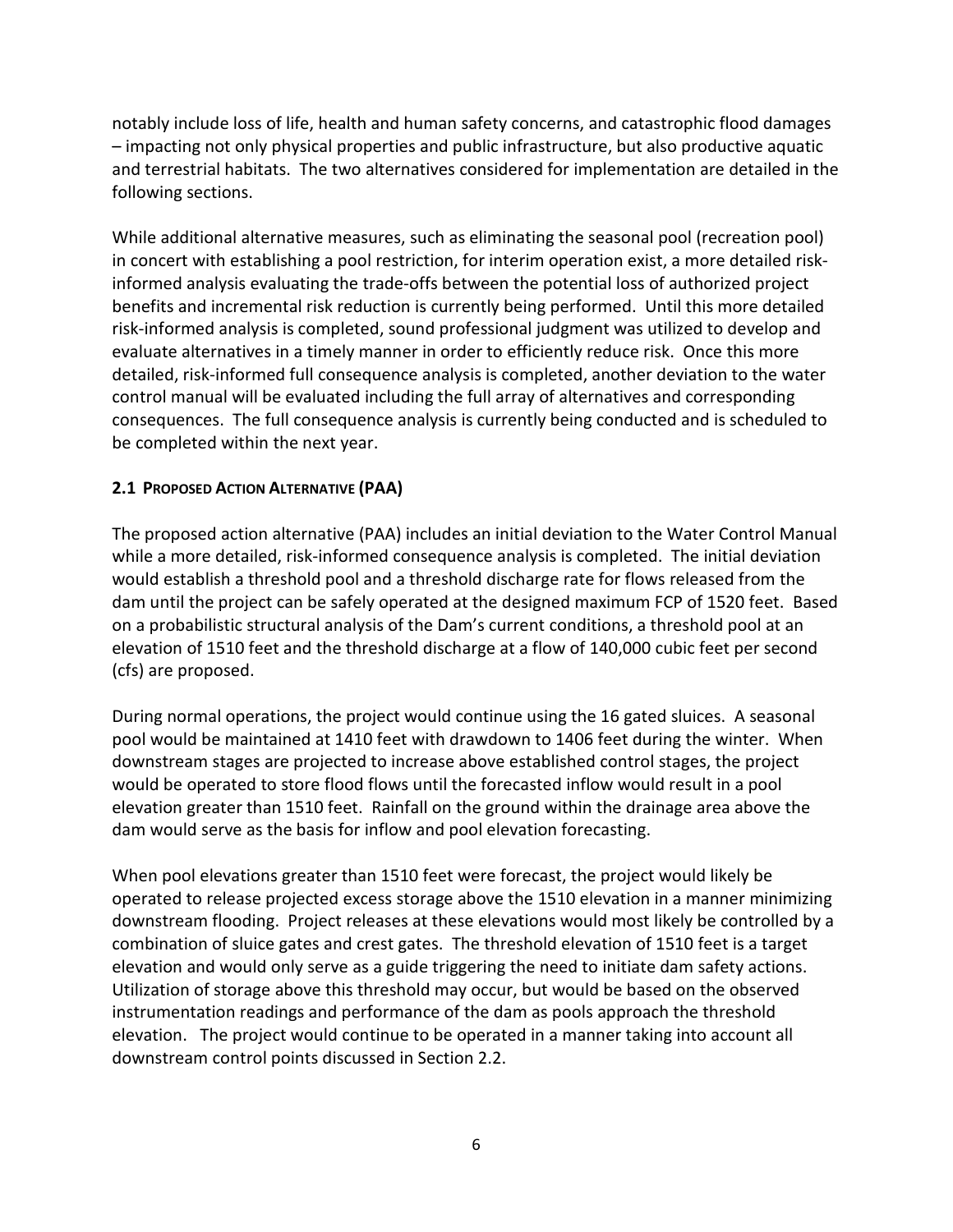The proposed major deviation to the Water Control Manual would be attached as an addendum to the existing Water Control Manual until the detailed, risk-informed, full consequence analysis is completed and that threshold elevation and discharge is evaluated. This initial deviation to the Water Control Manual would remain in place until the full consequence analysis is completed at which time another deviation would be evaluated. The full consequence deviation would remain in place until deficiencies at the dam are corrected and the Water Control Manual is revised accordingly to return to operations as originally designed. The proposed Water Control Manual deviation is subject to policy compliance review and approval by higher Corps authority. Should comments received during policy compliance review require substantial modification to the proposed deviation, the revised document will be re-circulated for public review and comment prior to approval and implementation.

# **2.2 NO ACTION ALTERNATIVE (NAA)**

The No Action Alternative (NAA) does not vary significantly from the PAA considering the Corps responsibility to ensure public safety and the requirement under the National Environmental Policy Act (NEPA) for all alternatives to be reasonable. A reasonable NAA must consider stability of the dam and operations striving to protect human life, infrastructure, and downstream resources. Operating Bluestone Dam as originally designed is not a reasonable alternative given the risks associated with dam failure. As a result, operating the project consistent with the existing Water Control Manual would not be considered the NAA due to known life safety issues.

Under the existing Water Control Manual, deviations to project operations are allowed for emergency situations. While the Water Control Manual may not be updated under the NAA, structural computations, and probabilistic structural computations, would likely guide decisions during flooding conditions. Overall, the NAA assumes the existing Water Control Manual would remain intact, but emergency actions would be taken as necessary to reduce risk associated with dam failure and loss of life. Under both the PAA and NAA, the District has the responsibility to ensure public safety and the District Commander has the ability to determine the best course of action for operating the project in an emergency situation. In short, the primary difference between the NAA and PAA is the PAA provides the benefit of having a formalized approach to more seamlessly guide decisions during flooding conditions.

# **3.0 AFFECTED ENVIRONMENT AND ENVIRONMENTAL CONSEQUENCES**

Bluestone Dam has been in operation for nearly 65 years and has prevented over two billion dollars in flood damages according to the LRH Fiscal Year 2012 Annual Flood Situation Report, which is based upon real dollars. The current pool of record occurred in April 1960 when flood waters reached an elevation of 1506 feet. During this event, crest gates were operated to help pass drift and debris and the maximum outflow of the project was recorded at 66,000 cfs. Based upon the Draft Bluestone Dam Baseline Risk Assessment dated August 2013, the pool of record was equivalent to a 98-year event (0.0102 annual exceedence probability).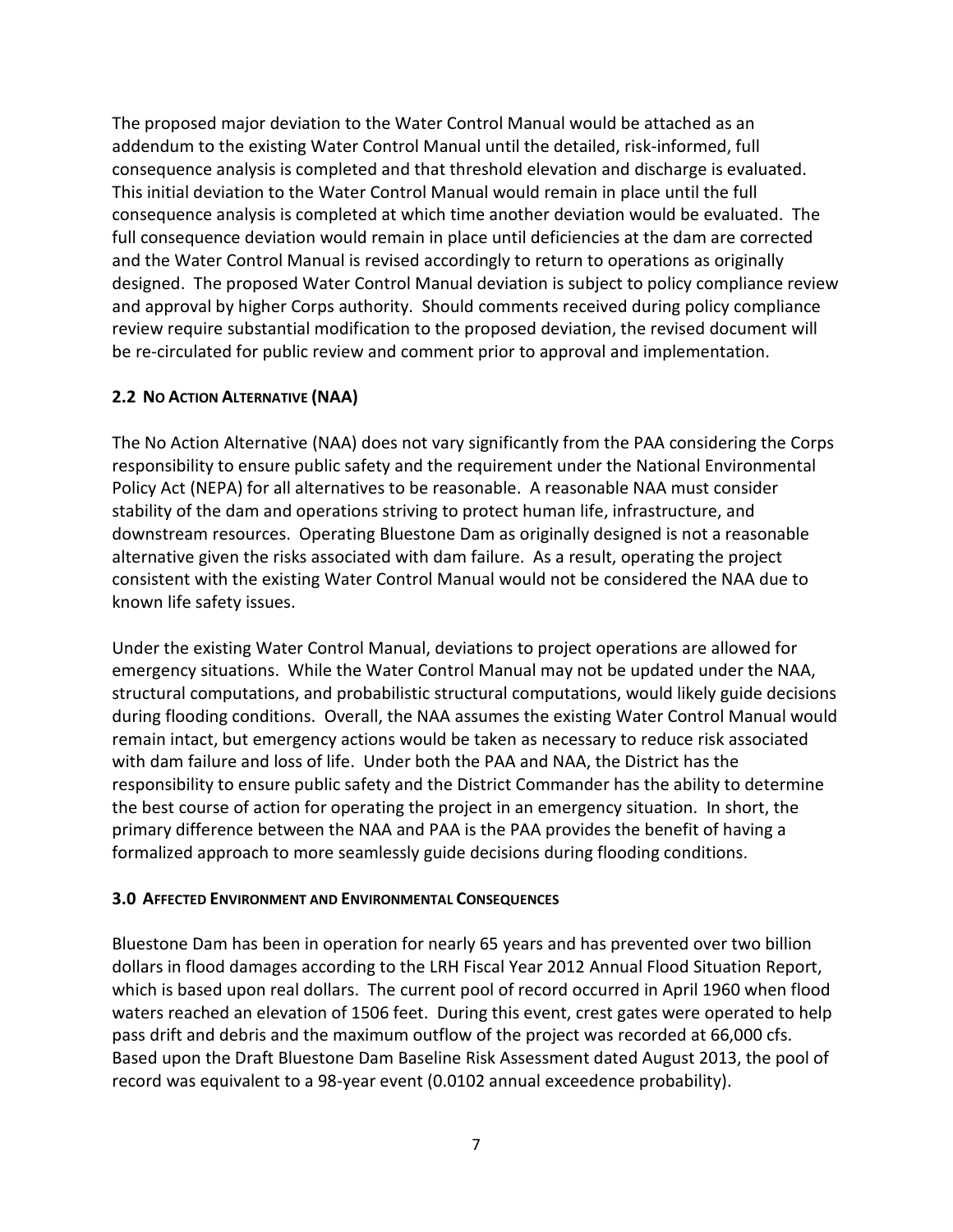Under both the PAA and NAA, structural computations are anticipated to guide decisions regarding project operations during high water events. Project releases at these elevations would most likely be controlled by a combination of sluice and crest gates. The maximum outflow of the 16 sluice gates collectively is approximately 72,000 cfs. The maximum combined flow out of the sluice and crest gates would be restricted to 140,000 cfs.

Releases above 90,000 cfs will result in overbank flow and flooding to downstream communities. In the event conditions at Bluestone Dam warrant high volume releases when a sizable, uncontrolled tributary such as the Greenbrier, New, Gauley, or Kanawha Rivers downstream of the dam is at a high stage, the likelihood of flooding impacts increases. Should downstream control stages be exceeded, localized flood damage would begin to occur. To date, control stages downstream of Bluestone Dam have only been exceeded due to uncontrolled runoff.

The following graph reflects the percent of days a given pool elevation has been exceeded since the project has been in operation. As seen in Figure 3, the duration the pool at Bluestone Dam has exceeded the seasonal pool of 1410 is less than 10 percent.



**Figure 3: Bluestone Elevation Duration Curve**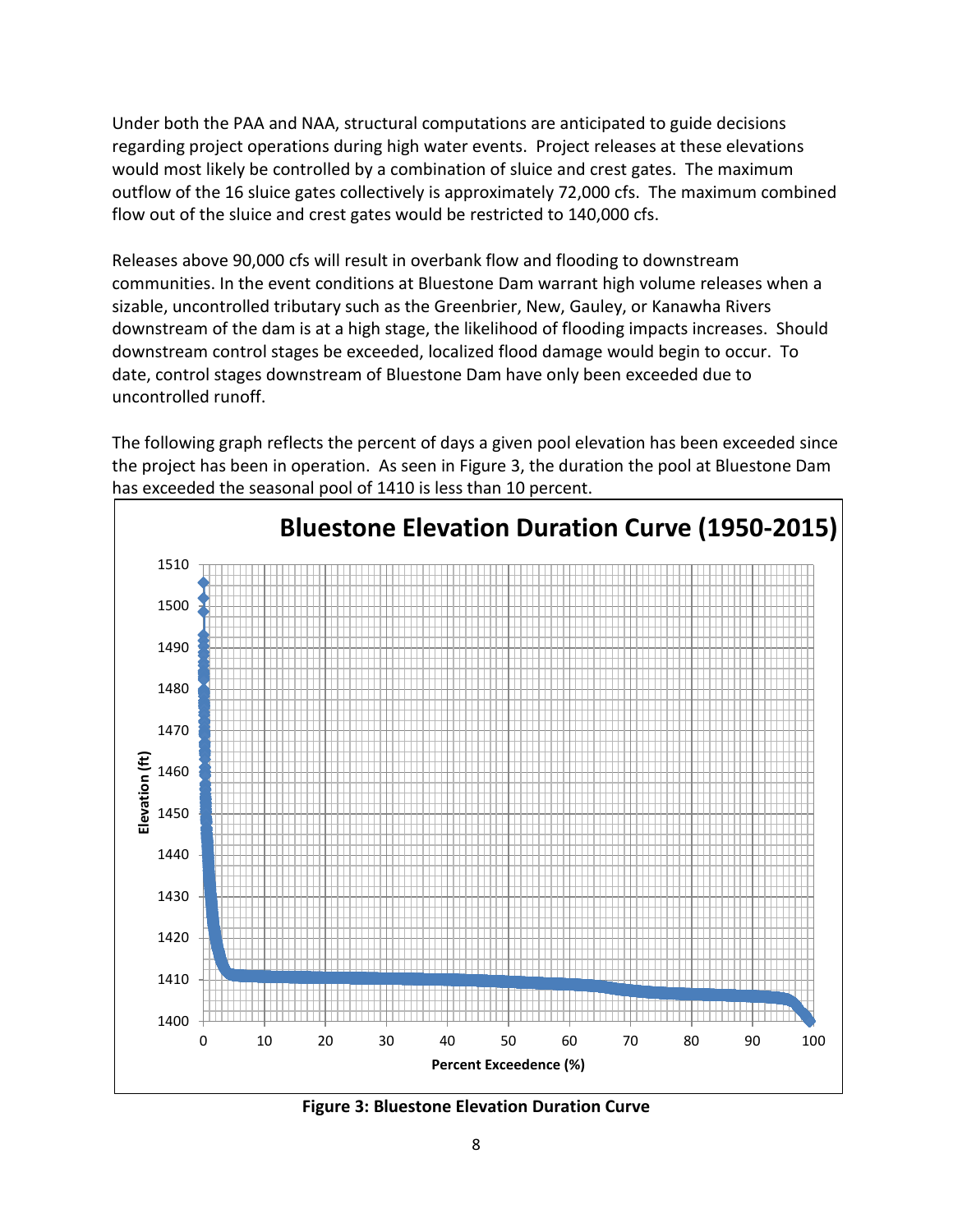Modifications and deviations to the Water Control Manual as described under both the PAA and NAA respectively are temporary measures until the full consequence based deviation can be established. Even the full consequence based deviation would be temporary until construction is complete when the project can be safely operated to the designed maximum FCP. The designed maximum FCP is anticipated to be restored following the completion of the Phase 4 anchoring contract in 2020. The Bluestone Dam would continue to be operated in conjunction with Summersville and Sutton Dams to minimize flood damage while taking into account structural computations / evaluations and downstream flow conditions in order to reduce the risk of dam failure.

Dam failure presents a significant threat to public health and human safety – exposing a large population to risk associated with loss of life. In addition, dam failure has the potential to lead to catastrophic flooding of critical infrastructure including wastewater treatment plants throughout the basin and large industrial facilities manufacturing or utilizing hazardous substances along the Kanawha River near the City of Charleston. Both harmful gaseous emissions and widespread water contamination could result from catastrophic flooding. As a result, operating the dam to reduce the risk associated with dam failure is of upmost importance.

Overall, no significant environmental impacts associated with a deviation to the existing Water Control Manual under the PAA as compared to the NAA are anticipated. The following sections briefly describe affected resources and corresponding environmental consequences related to the PAA and NAA.

#### **3.1 HEALTH AND HUMAN SAFETY**

While flooding most notably results in physical damage to residential, commercial, and public structures, negative impacts on agricultural lands and crops, and destruction of property contents, flooding more importantly has the ability to threaten public health and human safety. Of primary concern is the probability of injury and risk associated with loss of life during the event and corresponding aftermath. Flood victims may also experience physical and mental stress due to temporary displacement, property damage and destruction, financial burdens, loss of loved ones, and injuries.

While major outbreaks of infectious diseases following flooding conditions are not typical in the United States, floodwaters are commonly contaminated by pollutants such as chemicals or untreated sewage. The most prevalent health impacts resulting from floods affect the gastrointestinal system and are caused by contact with contaminated sources and subsequent ingestion of contaminated food or water. Prolonged rainfall and floods also provide new breeding grounds for mosquitoes and can lead to an increase in the number of mosquito-borne diseases. There is also an increased risk for flood victims to contract upper respiratory diseases due to potential excessive exposure to mold and mildew.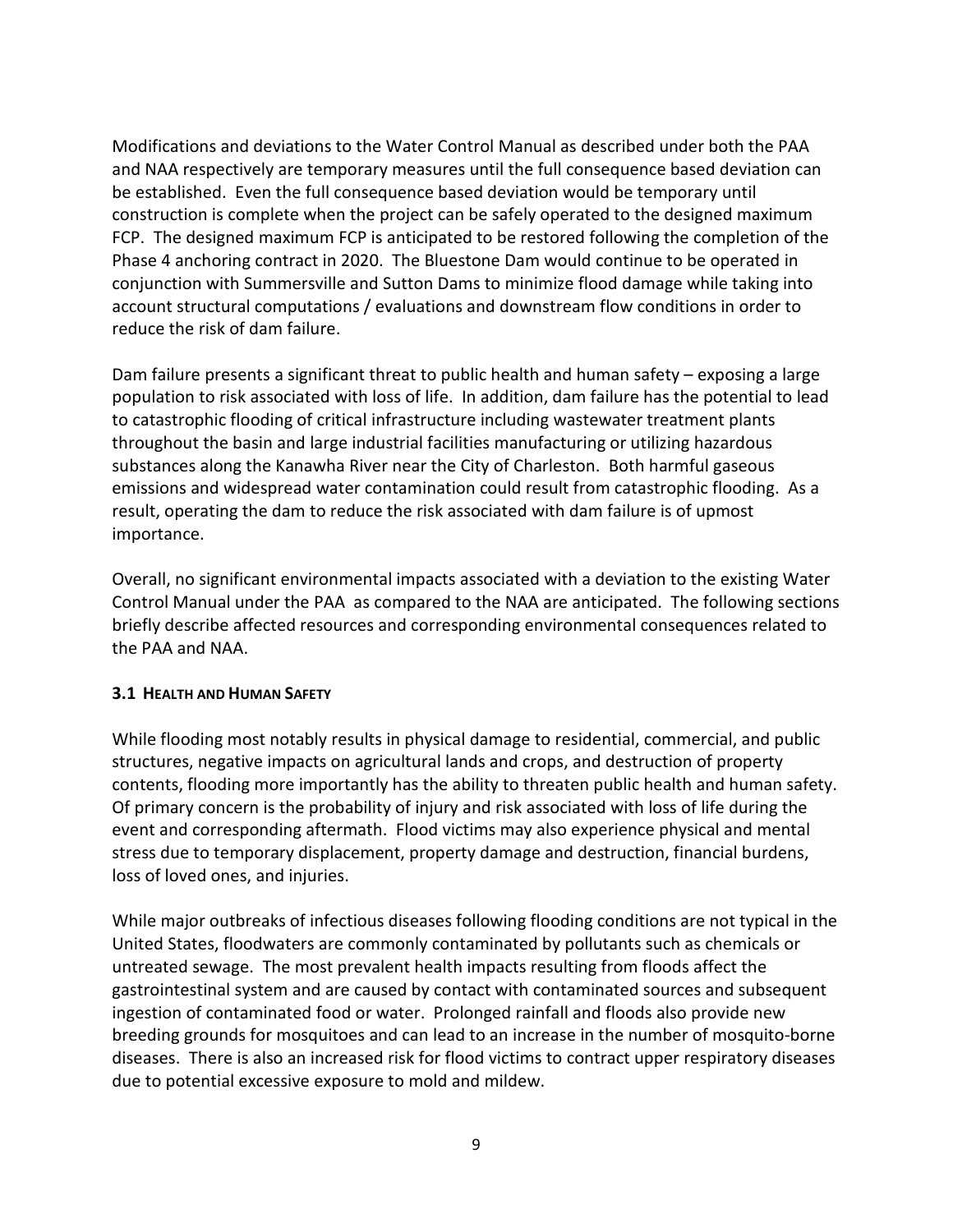As designed, discharges from Bluestone Dam contributing to potential downstream flooding would not occur until pool elevation 1520 (330-year event or 0.003 annual exceedence probability) when water is released through the crest gates. However, under the PAA and NAA, contributions to downstream flooding conditions have the potential to occur at the threshold pool, which is currently calculated at 1510 (125-year event or 0.008 annual exceedence probability). While localized flooding is anticipated should downstream control stages be exceeded, Bluestone Dam would continue to be operated in a manner to ensure public safety while minimizing flood damages. Therefore, overall impacts to public health and safety are anticipated to be minimal under the PAA as it provides the benefit of a more formalized plan to help facilitate risk informed decisions regarding project operations when downstream control stages are exceeded.

Under the NAA, there would be no formalized approach to help seamlessly guide decisions during flooding conditions which could impact health and safety. These impacts would be minor because it is the Corps responsibility to ensure public safety and determine the best course of action for operating a project in an emergency situation.

## **3.2 SOCIOECONOMICS AND ENVIRONMENTAL JUSTICE**

Bluestone Dam is located within the mountainous region of southern West Virginia in Summers County – approximately one and a half miles upstream of the City of Hinton, which is the county seat. According to the U.S. Census Bureau, the City of Hinton had a predominantly Caucasian population of 2,643 in 2013. Minority populations are notably low throughout the State of West Virginia. In 2014, the State of West Virginia had a population of 1,850,326 with 93.7 percent of residents being Caucasian. Similarly, Summers County's population of 13,417 was approximately 92.6 percent Caucasian while the population within the City of Hinton was approximately 95 percent Caucasian.

Based on the 2009-2013 American Community Survey, approximately 39 percent of individuals within the City of Hinton live below poverty levels compared to 17.5 percent in the State of West Virginia and 18 percent in Summers County. The median household income within the City of Hinton is \$24,488, which is substantially lower than the median household income of \$41,043 for the entire state and \$33,784 for Summers County.

Significant development along the river does not occur downstream of Hinton until the New and Gauley Rivers converge to form the Kanawha River approximately 65 miles downstream of Bluestone Dam. Several small communities are situated along the Kanawha River with more intensive development starting at the City of Marmet. This development continues to increase as the river approaches the City of Charleston, which is the state capital of West Virginia and the largest population center downstream of Bluestone Dam. The City of Charleston is located approximately 104 miles downstream of Bluestone Dam and 58 miles upstream of the Ohio River. According to the U.S. Census Bureau, the City of Charleston had a population of 50,404 in 2014 with approximately 78.4 percent of this population being Caucasian. The median household income in the City of Charleston is \$48,527 and approximately 18.4 percent of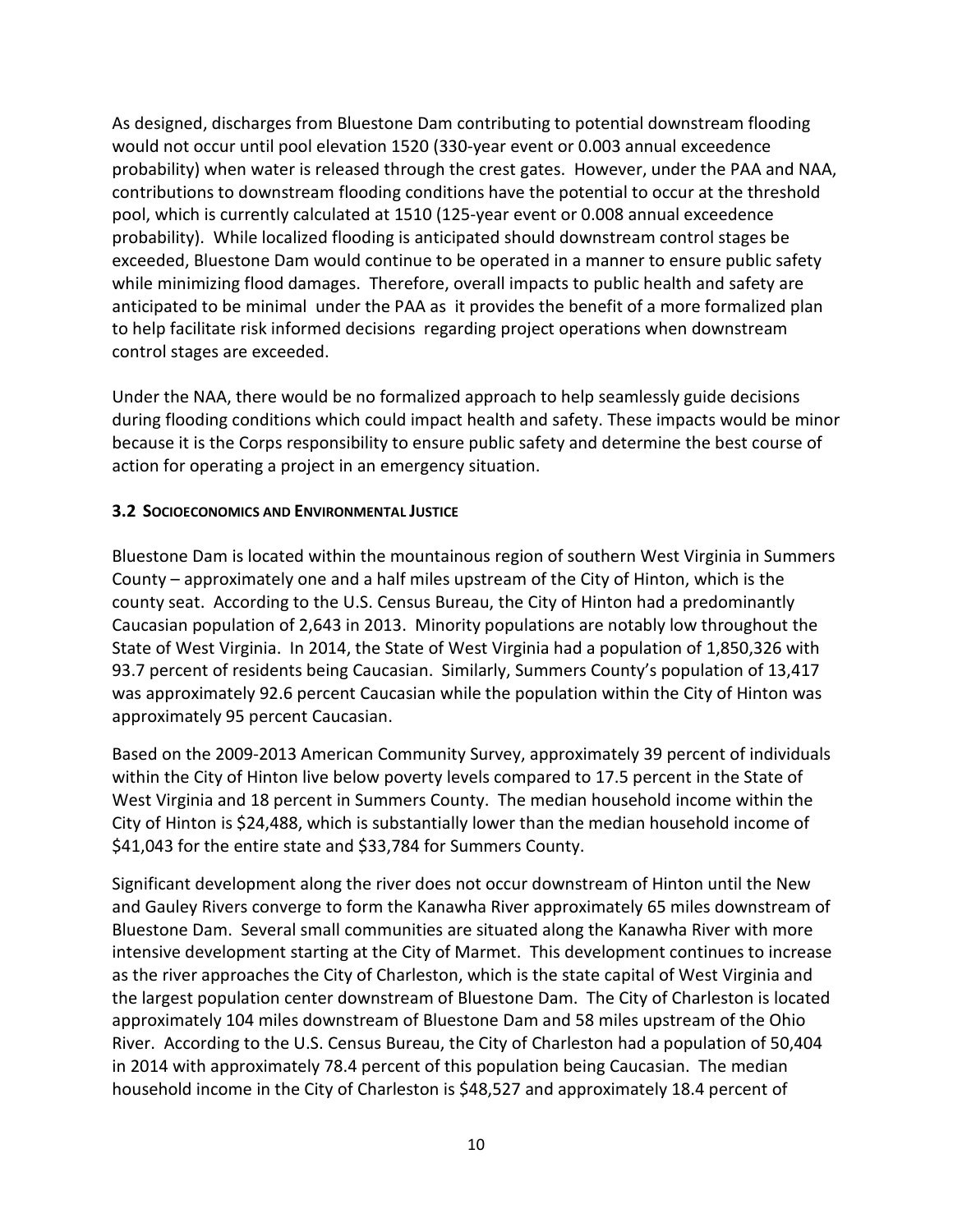residents live below poverty levels. A large concentration of industrial infrastructure exists within the Charleston metropolitan area. The chemical industry alone supports approximately 22,500 jobs in Kanawha and Putnam Counties, which represents almost 60 percent of manufacturing jobs in the greater Kanawha Valley. Downstream of the densely populated Charleston area, the Kanawha Valley is comprised mostly of residential and agricultural development until the Kanawha River empties into the Ohio River at Point Pleasant, West Virginia.

Executive Order 12898 directs Federal agencies to identify and address the disproportionately high and adverse human health or environmental effects on minority and low-income populations to the greatest extent practicable and permitted by law. Under both the PAA and NAA, the project would be operated in a manner to reduce risk associated with dam failure while minimizing flood damages. The demographic conditions within communities downstream of Bluestone Dam vary significantly – from large industrial plants in the Kanawha River Valley to low-income housing along the New River. Given the extent and variety of areas and communities downstream of Bluestone Dam that may be subjected to flooding on a more frequent basis, no disproportionate effects on minority or low-income populations are anticipated under either alternative. Therefore, the PAA and NAA meet the directive of EO 12898 by avoiding any disproportionately high adverse human health or environmental effects on minority or low income populations.

#### **3.3 AQUATIC RESOURCES**

The New River begins in the Blue Ridge Mountains of North Carolina and continues to flow northward carving the deepest and longest river gorge in the Appalachian Mountains. The New River, which is designated as an American Heritage River, is considered to be the oldest river in North America. The New River along with many streams and bodies of water in the Kanawha River Basin, such as the Bluestone River, a National Wild and Scenic River, contain an abundance of aquatic resources.

The tailwaters stemming from Bluestone Dam to Sandstone Falls are considered one of the most ecologically productive stretches of the New River. According to U.S. Fish and Wildlife Service (USFWS), portions of this stretch of river are classified as Resource Category 1 habitat. Habitats of this nature are considered of high value for evaluation species and are unique and irreplaceable on a national basis. The tailwater area downstream of Bluestone Dam has excellent in-stream and riparian cover with bottom substrate consisting of fractured bedrock, boulders, and cobble riffles. Much of the tailwater productivity is influenced by Bluestone Lake. The eutrophic nature of Bluestone Lake and high plankton concentration allow for the availability of a rich food source downstream of the dam. As a result, the highest concentration of benthic macroinvertebrates, mussels, and fish are located in this area. Diverse populations of fish are located within this area and include rock bass, smallmouth bass, largemouth bass, spotted bass, sunfish, shiners, bigmouth chub, logperch, northern hog sucker, central stoneroller, and darters.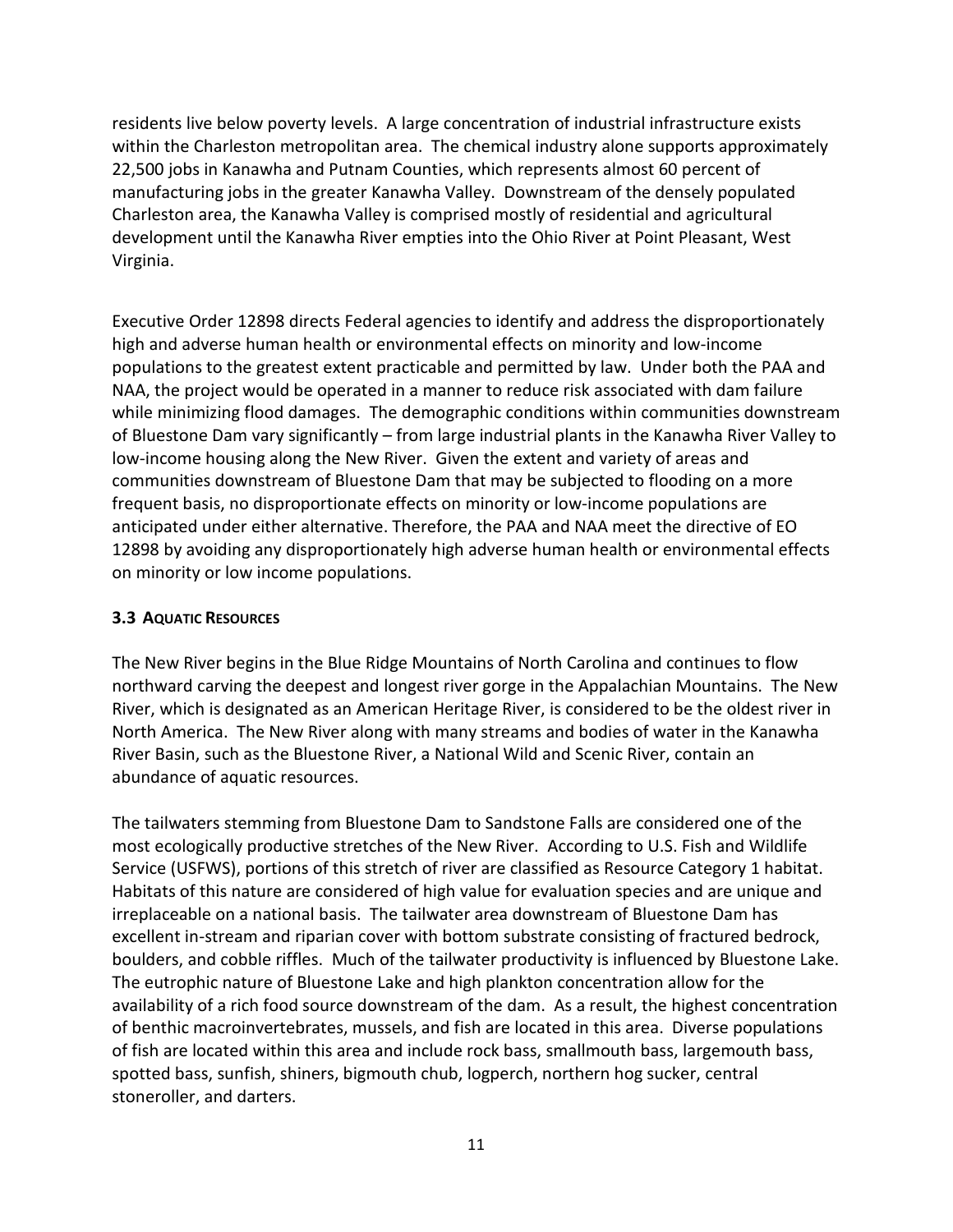Federally listed mussels have been collected approximately 75 miles downstream of Bluestone Dam in the Kanawha and Elk Rivers. Federally listed mussel species have not been noted to occur on other tributaries to the Kanawha River, such as the New, Gauley, and Coal Rivers. Endangered mussel species in the Kanawha River Basin are briefly described in Table 1 and include the fanshell (*Cyprogenia stegaria*), pink mucket pearly mussel (*Lampsilis abrupta*), sheepnose (*Plethobasus cyphyus*), spectaclecase (*Cumberlandia monodonta*), tubercled blossom pearly mussel (*Epioblasma tortulosa*), clubshell (*Pleurobema clava*), northern riffleshell (*Epioblasma torulosa rangiana*), rayed bean (*Villosa fabalis*), and snuffbox (*Epioblasma triquetra*). The diamond darter (*Crystallaria cincotta*), a freshwater fish, has also been observed on the Elk River.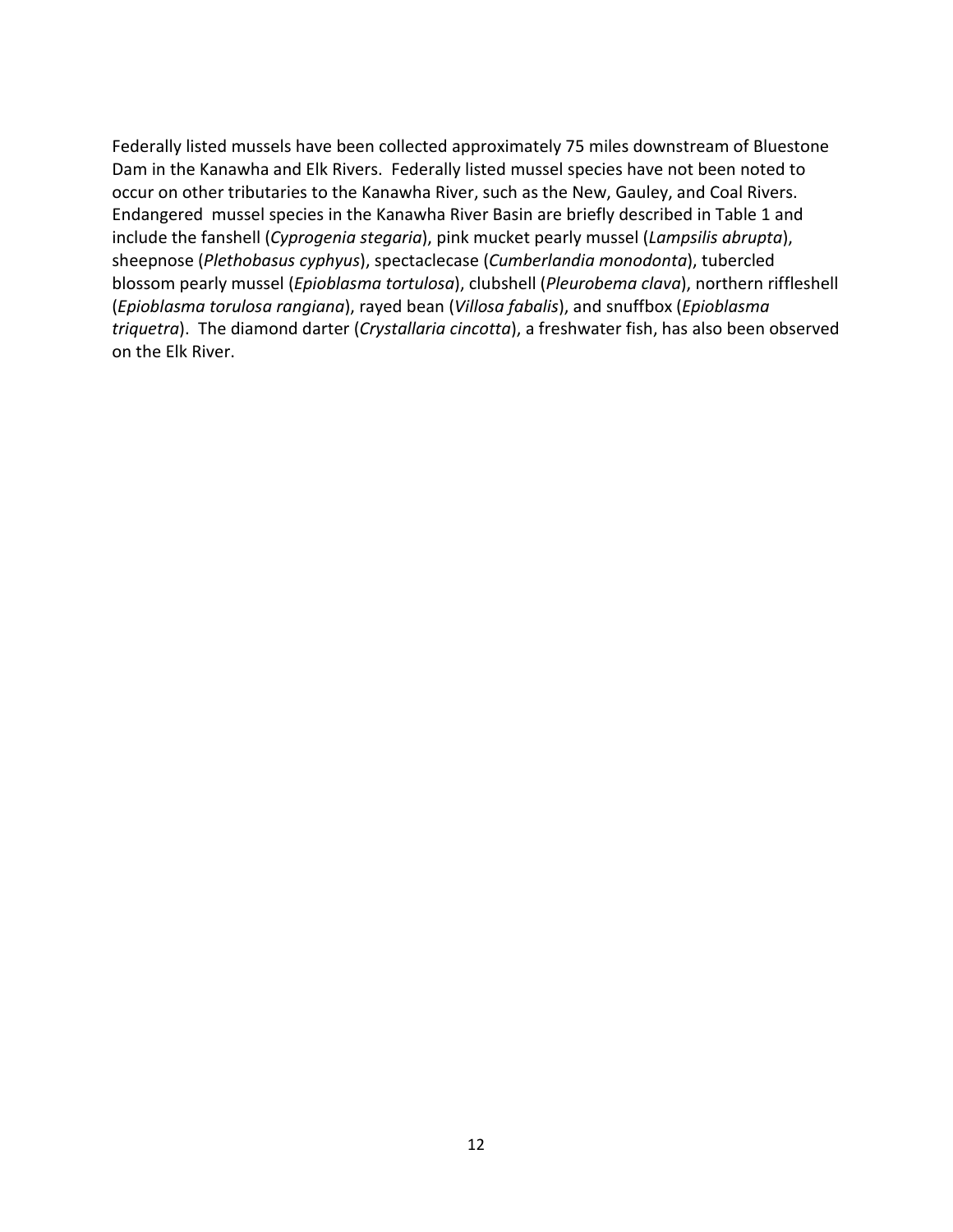| Fanshell                                     | Cyprogenia<br>stegaria               | Medium-sized freshwater mussel with light green<br>or yellow shell with green mottling or rays                                                    | Medium to large rivers; Primarily from relatively<br>deep water in gravelly substrate with moderate<br>current                                                                                              | Kanawha            |
|----------------------------------------------|--------------------------------------|---------------------------------------------------------------------------------------------------------------------------------------------------|-------------------------------------------------------------------------------------------------------------------------------------------------------------------------------------------------------------|--------------------|
| Pink Mucket<br>Pearly Mussel                 | Lampsilis<br>abrupta                 | Medium-sized freshwater mussel with a smooth,<br>yellow or yellowish green shell with faint green<br>rays                                         | Medium to large rivers with strong currents;<br>Substrate preferences include sand, gravel, and<br>pockets between rocky ledges in high velocity<br>areas and mud and sand in slower moving waters          | Kanawha<br>and Elk |
| Sheepnose                                    | Plethobasus<br>cyphyus               | Medium-sized freshwater mussel with a thick,<br>solid, smooth, and light yellow to a dull yellowish<br>brown shell without lines or rays          | Larger rivers and streams; Primarily in shallow<br>areas with moderate to swift currents flowing<br>over coarse sand and gravel                                                                             | Kanawha            |
| Spectaclecase                                | Cumberlandia<br>monodonta            | Large-sized freshwater mussel with an elongated,<br>somewhat curved and somewhat inflated shell                                                   | Large rivers in areas sheltered from the main<br>force of the river current; Often clusters in firm<br>mud or sheltered areas, such as beneath rock<br>slabs, between boulders and even under tree<br>roots | Kanawha            |
| Tubercled<br><b>Blossom Pearly</b><br>Mussel | Epioblasma<br>tortulosa<br>tortulosa | Medium-sized freshwater mussel, which vary in<br>shape, with yellowish brown shell with green rays                                                | Large rivers, in shallow sand and gravel shoals<br>with rapid current                                                                                                                                       | Kanawha            |
| Clubshell                                    | Pleurobema<br>clava                  | Small to medium-sized freshwater mussel with a<br>yellow to brown shell with bright green blotchy<br>rays                                         | Medium to small rivers and streams in clean,<br>loose sand and gravel                                                                                                                                       | Elk                |
| Northern<br>Riffleshell                      | Epioblasma<br>torulosa<br>rangiana   | Small to medium-sized freshwater mussel with a<br>brownish yellow to yellowish green shell with fine<br>green rays                                | Large to small streams in firmly packed sand or<br>gravel                                                                                                                                                   | Elk                |
| Rayed bean                                   | Villosa fabalis                      | Small-sized freshwater mussel with a smooth-<br>textured and green, yellowish-green, or brown<br>shell with numerous dark-green wavy lines shell  | Smaller, headwater creeks, but also found in large<br>rivers and wave-washed areas of glacial lakes;<br>Prefers gravel or sand substrates, and is often<br>found in and around roots of aquatic vegetation  | Elk                |
| Snuffbox                                     | Epioblasma<br>triquetra              | Small to medium-sized freshwater mussel with a<br>yellow, green, or brown shell interrupted with<br>green rays, blotches, or chevron-shaped lines | Small to medium creeks with swift currents; Also<br>found in Lake Erie and some larger rivers; Burrow<br>deep in sand, gravel or cobble substrates                                                          | Elk                |
| Diamond darter                               | Crystallaria<br>cincotta             | In the perch family; translucent with silver sides<br>and white belly, yellow-tan on the back with four<br>wide olive colored saddles             | Inhabits medium to large warm water streams<br>with moderate current and clean sand to gravel<br>substrate                                                                                                  | Elk                |

# **Table 1 – USFWS Descriptions of Federally Listed Endangered Aquatic Species on the Kanawha and Elk Rivers**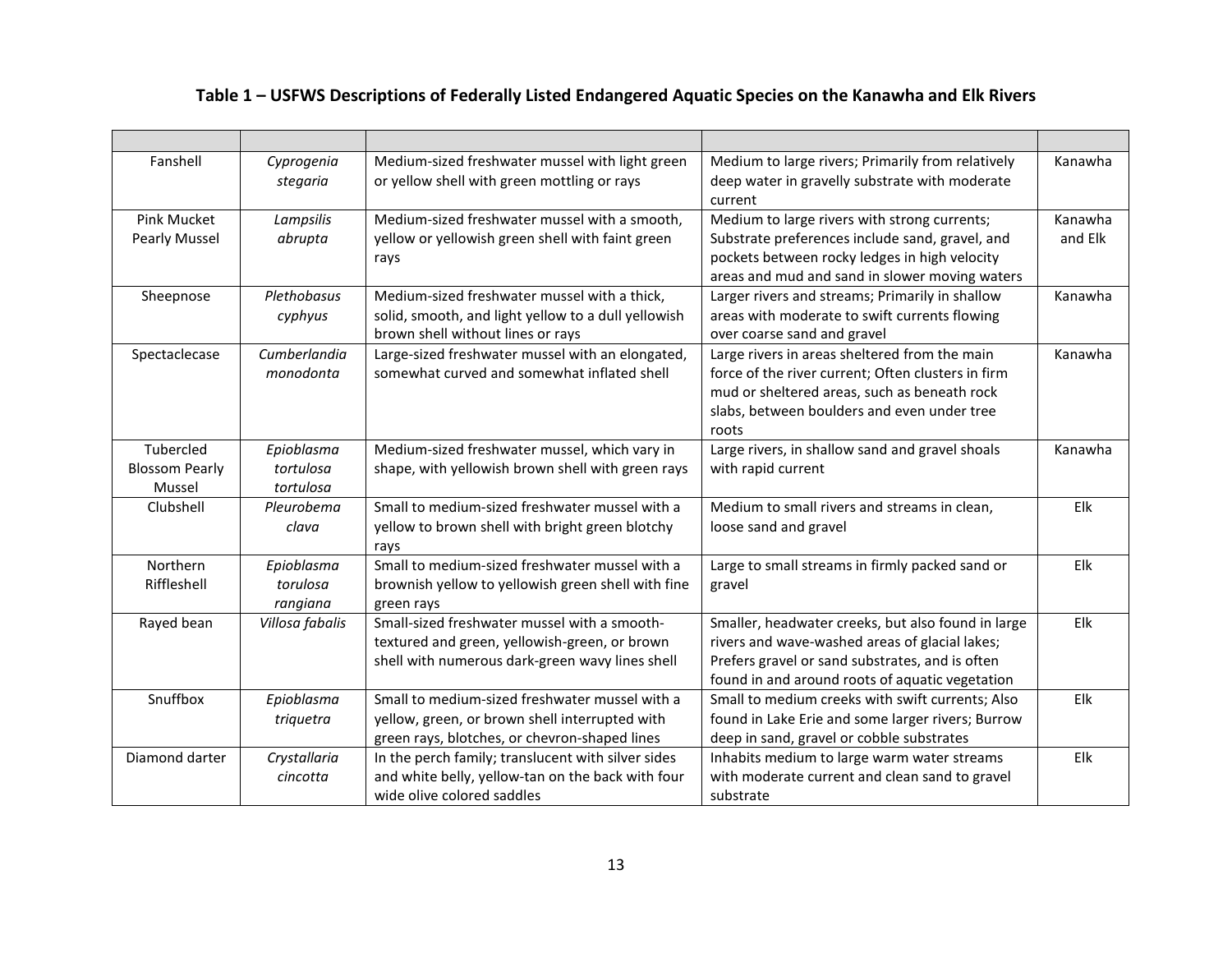While areas downstream of Bluestone Dam may be subjected to flooding on a more frequent basis under both the PAA and NAA, controlled releases from the dam are not anticipated to significantly impact aquatic resources. Flooding is a natural occurrence and can be beneficial to mussel communities – providing a greater food supply and protection from predators. However, large floods can be detrimental and lead to extinction. During high flow events, mussel species can be dislodged and potentially redistributed downstream or buried in sediment. High flow events also have the ability to alter the nature of the river banks and bottom through scour and sediment deposition. Alterations to the river bottom would likely be temporary in nature as aquatic habitats tend to stabilize and gradually return to natural conditions over time. While changing, conditions could temporarily impact mussel beds and mussel reproduction, aquatic species that are mobile, such as fish, would seek areas more suitable to the changing conditions. The threshold discharge of 140,000 cfs would still be within the banks of the Kanawha River (i.e. Kanawha Falls and Charleston, West Virginia). Flows in this range at Hinton, West Virginia located immediately below the dam would exceed bank full conditions at Hinton, West Virginia and the New River would be out of bank by approximately three feet. It is likely some fish would be stranded by overbank flooding. However, floods occur naturally and it is expected the impacts to the aquatic communities would be temporary and be considered minimal.

Although the Elk River is hydrologically connected to the New River through its confluence with the Kanawha River in Charleston, West Virginia, impacts to endangered mussel species and the diamond darter on this stream are anticipated to be negligible. Flows on the Elk River are largely influenced by Sutton Dam, which would continue to be operated in conjunction with Bluestone and Summersville Dams to minimize flood damages. While controlled releases from Bluestone Dam have the potential to elevate water levels and flow velocities on the Kanawha River, consequential flooding along the Elk River would result from backwater. Without a high flow event on the Elk River, the stream composition and aquatic habitat associated with this resource is not anticipated to change significantly. Likewise, impacts to other aquatic species such as fish and the benthic community would be considered negligible.

Overall, no significant difference between the PAA and NAA is anticipated for aquatic species including Federally listed aquatic species. High flow events have the potential to impact aquatic species by temporarily disrupting their habitat and naturally occur in riverine systems. Therefore, the PAA and the NAA may affect, but are not likely to adversely affect the aquatic species due to disruptions during high flow events that are temporary in nature. In addition, the limited threshold discharge would maintain the majority of the downstream areas within the confines of the riverbanks (assuming other tributaries such as the Greenbrier River are not experiencing high flow events). Actions under the PAA would assist in further reducing the likelihood of dam failure which would result in significant impacts.

#### **3.4 TERRESTRIAL RESOURCES**

Carving through rugged, mountainous terrain to form deep river valleys, the New River helps create diverse terrestrial habitat supporting a variety of plants and offering refuge to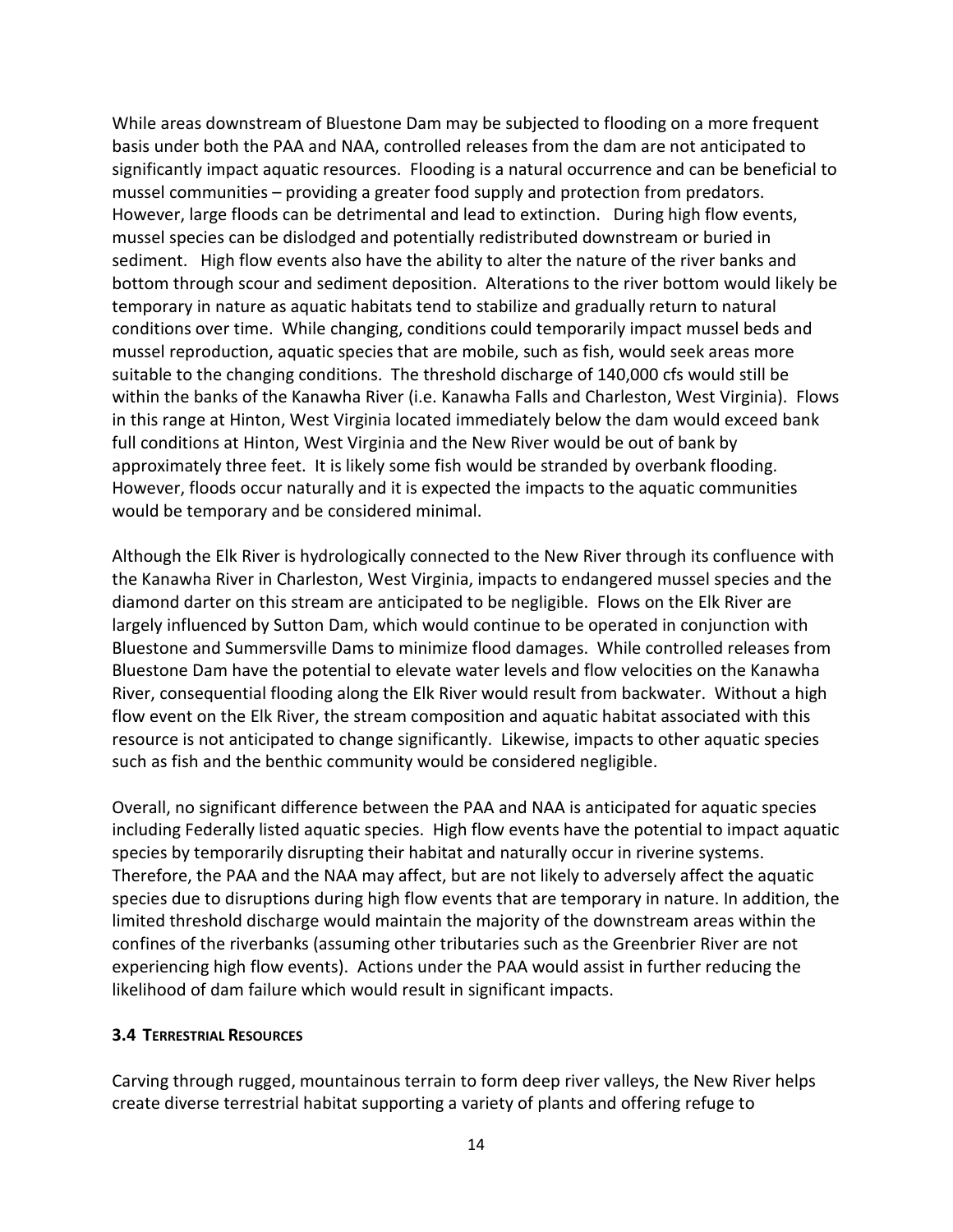endangered mammals and rare birds and amphibians. Common mammals within the area include groundhogs, raccoons, opossums, gray and fox squirrels, chipmunks, white-tailed deer, and bats. Beaver, mink and river otter may be seen along the river banks. The area has a diverse bird population including warblers, vireos, thrushes, and hawks. Amphibians such as wood frogs, spring peepers, and red-spotted newts are common in the area. Reptiles within this area include fence lizards, five-lined skinks, black rat snakes, garter snakes, ring snakes, copperheads and eastern box turtles.

While operation of Bluestone Dam has the ability to influence the Kanawha River mainstem and portions of its tributaries, the largest area of impact on terrestrial resources lies along floodplains adjacent to the New and Kanawha Rivers. Counties downstream of Bluestone Dam encompassing portions of either the New or Kanawha Rivers include Summers, Raleigh, Fayette, Kanawha, Putnam, and Mason. According to USFWS, Federally listed plant species supported by terrestrial habit within these counties include running buffalo clover (*Trifolium stoloniferum*) and Virginia spiraea (*Spiraea virginiana*). The Virginia big-eared bat (*Corynorhinus townsendii virginianus*), Northern long-eared (Myotis septentrionalis) and Indiana bat (*Myotis sodalis*), Federally listed mammal species are also known to utilize abandoned mine portals and caves within the aforementioned counties. The riparian areas are also where they forage for food and temporary cover. During summer months, the bats generally migrate to wooded areas where they usually roost under loose tree bark on dead or dying trees. The riparian areas provide suitable roost trees during the summer. Table 2 briefly describes Federally listed terrestrial species located or known to potentially occur within Summers, Raleigh, Fayette, Kanawha, Putnam, and Mason Counties.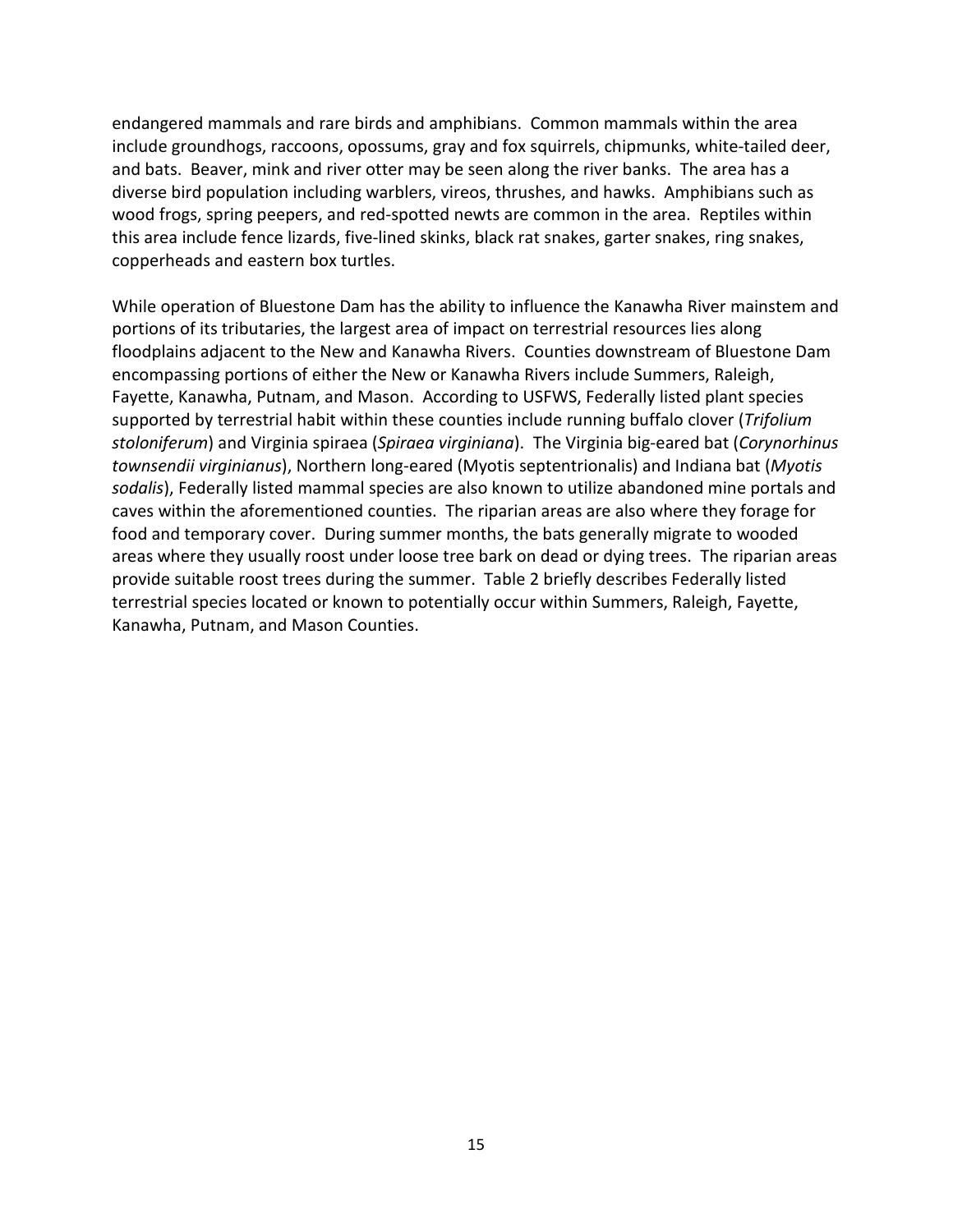| Running<br><b>Buffalo</b><br>Clover | Trifolium<br>stoloniferum                 | Endangered | Perennial species with leaves divided into three<br>leaflets; Produces runners extending from the<br>base of erect stems to the ground; Flower heads<br>are about one-inch wide, white, and grow on<br>stems two to eight inches long; Each flower<br>head has two large opposite leaves below it on<br>the flowering stem; Blooms from late spring to<br>early summer | Partially shaded woodlots, mowed areas, and<br>along streams and trails; Requires periodic<br>disturbance and a somewhat open habitat to<br>successfully flourish; Cannot tolerate full-sun,<br>full-shade, or severe disturbance           | Fayette                                                              |
|-------------------------------------|-------------------------------------------|------------|------------------------------------------------------------------------------------------------------------------------------------------------------------------------------------------------------------------------------------------------------------------------------------------------------------------------------------------------------------------------|---------------------------------------------------------------------------------------------------------------------------------------------------------------------------------------------------------------------------------------------|----------------------------------------------------------------------|
| Virginia<br>spiraea                 | Spiraea<br>virginiana                     | Threatened | Perennial shrub with many branches reaching a<br>height of three to ten feet; Young stems are<br>greenish-yellow to dark brown and mature<br>stems are dark gray; Produces yellowish green<br>to pale white flowers; Blooms from May<br>through early June, but flower production is<br>sparse and does not begin until after the first<br>year of establishment       | Virginia spiraea occurs along rivers and streams<br>and relies on periodic disturbances, such as high<br>velocity scouring floods, which eliminate<br>competition from trees and other woody<br>vegetation                                  | Summers,<br>Raleigh, and<br>Fayette                                  |
| Virginia<br>big-eared<br>bat        | Corynorhinus<br>townsendii<br>virginianus | Endangered | Medium-sized bat with large ears connecting<br>across the forehead; Weighs less than half of an<br>ounce and is four inches in length from head to<br>toe; Long brown fur with pale brown under<br>parts                                                                                                                                                               | Caves at elevations greater than 1,500 feet<br>above sea level                                                                                                                                                                              | Fayette,<br>Kanawha,<br>Raleigh, and<br>Summers                      |
| Northern<br>Long-eared<br>bat       | <b>Myotis</b><br>septentrionalis          | Threatened | Medium-sized bat with a body length of 3 to 3.7<br>inches but a wingspan of 9 to 10 inches;<br>medium to dark brown fur; identified by its long<br>ears                                                                                                                                                                                                                | During the winter they hibernate in caves and<br>mines; summer months they roost singly or in<br>colonies underneath bark of both live trees or<br>snags                                                                                    | Summers,<br>Raleigh,<br>Fayette,<br>Kanawha,<br>Putnam, and<br>Mason |
| Indiana bat                         | Myotis sodalis                            | Endangered | Small bat weighing only a quarter of an ounce<br>with a wingspan of 9-11 inches, Closely<br>resembles the little brown bat, but differs in<br>coloration; Fur is dark brown to black                                                                                                                                                                                   | During winter months, hibernates in caves or<br>abandoned mine portals with cool, but stable<br>temperatures; During summer months,<br>migrates to wooded areas where they usually<br>roost under loose tree bark on dead or dying<br>trees | Summers,<br>Raleigh,<br>Fayette,<br>Kanawha,<br>Putnam, and<br>Mason |

# **Table 2 – USFWS Descriptions of Federally Listed Terrestrial Species within Summers, Raleigh, Fayette, Kanawha, Putnam, and Mason Counties**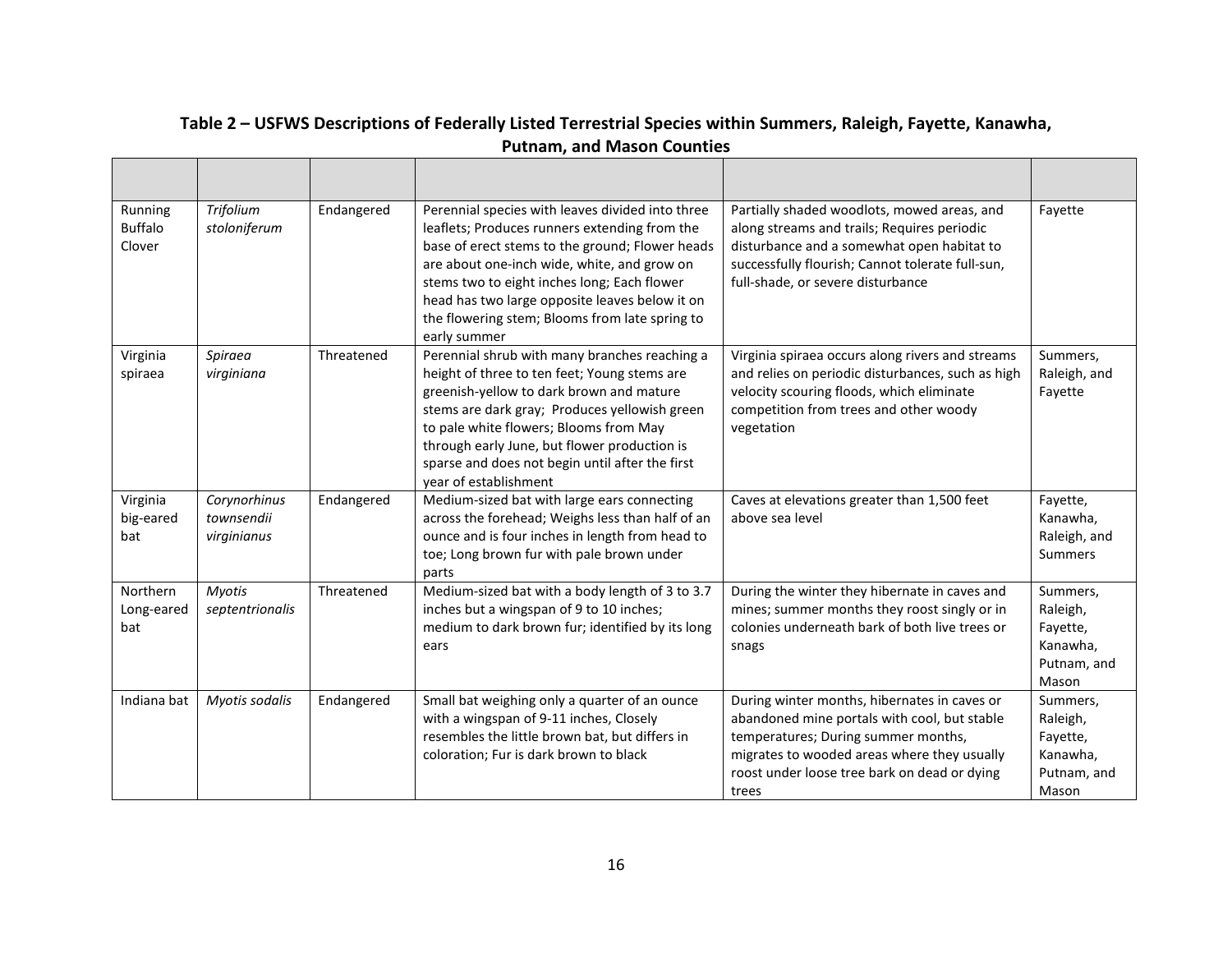While areas downstream of Bluestone Dam may be subjected to flooding on a more frequent basis under both the PAA and NAA, under the PAA there would be operational methods formally established for the operation of the dam to reduce the risk of dam failure. The PAA would further assist in the operation of the dam to reduce the risk of dam failure. Flows greater than 90,000 cfs would cause out of bank flooding within the areas immediately below the dam. Out of bank flooding reduces and ultimately diminishes further downstream below the dam. During flooding conditions, species (mammals, amphibians, reptiles, etc.) located within areas of inundation with the ability to relocate may be temporarily displaced. Similarly, certain species impacted by flooding may seek refuge within the areas of inundation. Reactions to flooding conditions are contingent on the type of species and corresponding habitat preferences and adaptive traits. Although the bats prefer forging along the riparian corridor and roosting in loose tree bark in dead or dying trees during the summer months, sufficient habitat exists throughout the basin should temporary relocation be necessary. The riparian areas may sustain minor impact but the discharge threshold of 140,000 cfs is not anticipated to up-root trees. Given the mobility of the Virginia big-eared bat, Northern long-eared bat and Indiana bat combined with an abundance of terrestrial habitat, implementation of the PAA or NAA may affect, but are not likely to adversely affect these Federally protected species. However, actions under the PAA would assist in further reducing the likelihood of dam failure which would result in significant impacts.

While running buffalo clover is most frequently found in habitats with filtered sunlight and recent disturbance such as trails, logging roads, grazed ravines, and mowed paths, Virginia spiraea thrives along rocky, flood scoured banks of high-energy streams and rivers. Although increased outflow from Bluestone Dam has the potential to scour streambanks and damage riparian habitat, both running buffalo clover and Virginia spiraea are resilient to disturbance. As a result, implementation of the PAA or NAA may affect, but not adversely affect the Federally protected plant species and no significant difference between the PAA and NAA is anticipated.

Overall impacts to the terrestrial species and terrestrial habitat are expected to be temporary and minor in nature. As indicated above, out of bank flooding would be minimal for the terrestrial species (such as birds, mammal, amphibians, reptiles) and their associated habitat. In addition, many of the species are mobile and would likely seek shelter away from flooding or temporarily inundated areas.

#### **3.5 CULTURAL RESOURCES**

The Corps Huntington District is mandated through numerous federal laws and regulations to consider how Federal actions impact historic properties. The largest area of known cultural resources lies along floodplains adjacent to the New and Kanawha Rivers. There are approximately 127 known archeological sites within Huntington District boundaries within Bluestone Reservoir, most of which have been documented within riverine environments. There would be no significant difference between implementation of the PAA or NAA from a cultural resource perspective. It is expected there would be no potential affect to historic properties or cultural resources.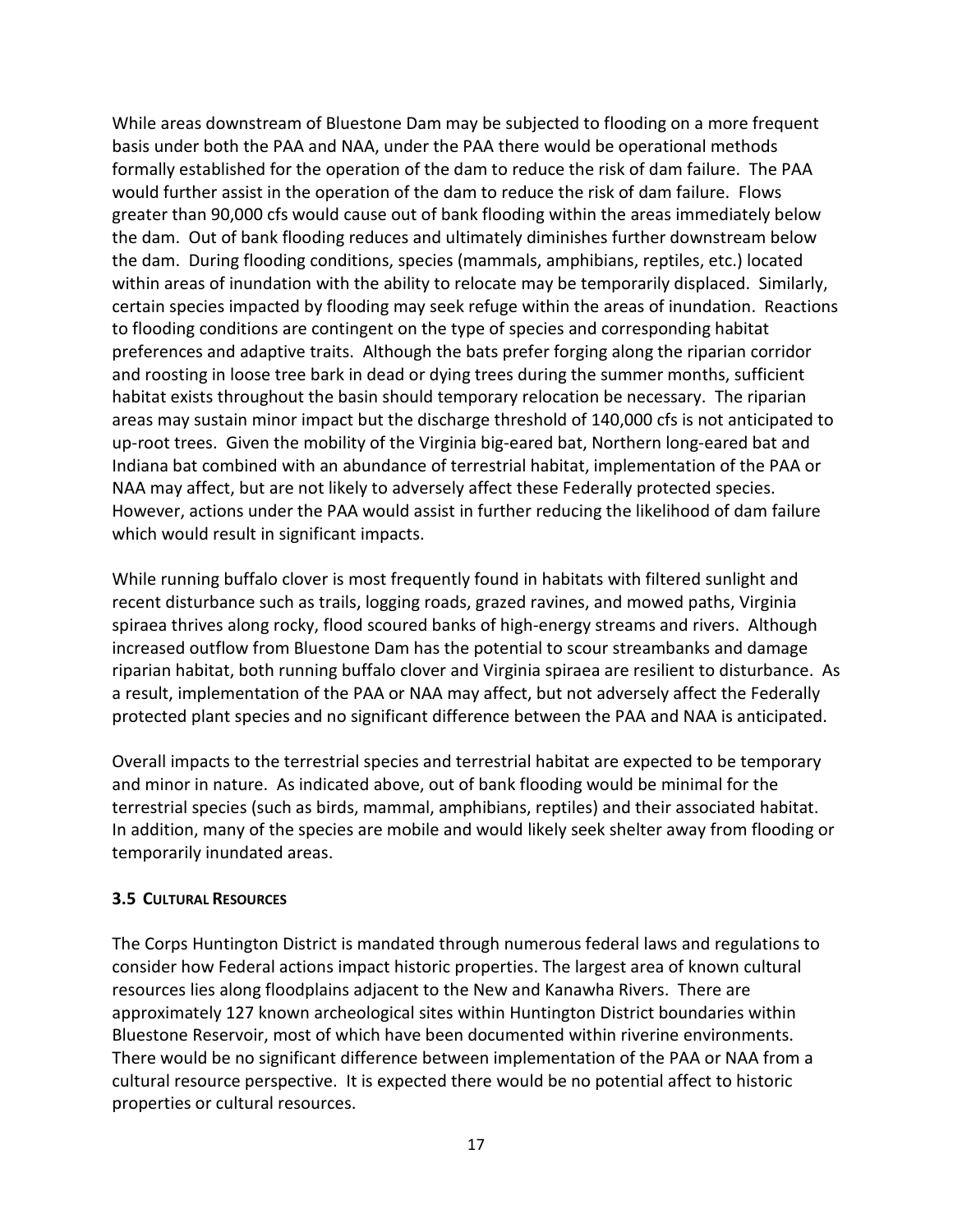#### **3.6 WATER QUALITY**

Public awareness and a desire to control water pollution led to the passage of the Clean Water Act in 1972. The goal of the Clean Water Act is to restore and maintain the chemical, physical, and biological integrity of the Nation's waters. Under Section 303(d) of the Clean Water Act, states are required to identify impaired waters, which violate water quality standards and do not fully support designated uses. In order to comply with the requirements of the Clean Water Act, the West Virginia Department of Environmental Protection (WVDEP) regularly monitors and assesses the quality of water resources throughout the state. Waterbodies identified as impaired are included on the state's Section 303(d) list, which is submitted biannually to the U.S. Environmental Protection Agency (USEPA) for review and approval. All impaired waterways on the approved Section 303(d) list require the development of a Total Maximum Daily Load (TMDL). The Section 303(d) list for the State of West Virginia was updated in 2012 and is currently awaiting approval from USEPA.

The Section 303(d) list for the State of West Virginia is organized by hydrologic unit codes (HUC) established by USGS. While the entire length of the Kanawha River remains listed as impaired due to fish consumption advisories related to elevated concentrations of Polychlorinated Biphenyls (PCBs), the lower portion of the Kanawha River – extending from the mouth of the Elk River to its confluence with the Ohio River in Point Pleasant – is also listed as impaired for fecal coliform. Water quality impairments along the mainstem of the Kanawha River affect contact recreation and public water supply uses. Bluestone Lake and the New River are not currently listed as impaired. While Bluestone Lake was previously listed for elevated concentrations of PCB, recently collected fish tissue does not support an impaired listing.

Increased exposure during flooding conditions to point and nonpoint pollutant sources may also negatively impact water quality. Examples of point sources include inundated municipal and industrial sites such as wastewater treatment plants or direct chemical spills. A common nonpoint pollutant stems from runoff from agricultural practices. Should point and nonpoint pollutant sources be inundated during flooding conditions, increases in nutrient and fecal coliform bacteria levels would likely occur. While elevated water levels and flow velocities do not necessarily cause such increases, these conditions allow for pollutants to be transported and distributed throughout the basin. Although widespread flooding during a large storm event would temporarily increase pollutant loads to the New and Kanawha Rivers, no significant difference between the PAA and NAA is anticipated with respect to water quality.

Under both the PAA and NAA, a minimum discharge of 610 cfs would be maintained to help sustain aquatic resources during normal operating conditions. While areas downstream of Bluestone Dam may be subjected to flooding on a more frequent basis under both alternatives, controlled releases from the dam are not anticipated to significantly impact water quality. During flooding conditions, the potential for streambank erosion and increased sediment loading exists. Although excessive turbidity and siltation negatively impact water quality and disrupt the stream environment, flooding and streambank erosion are natural occurrences in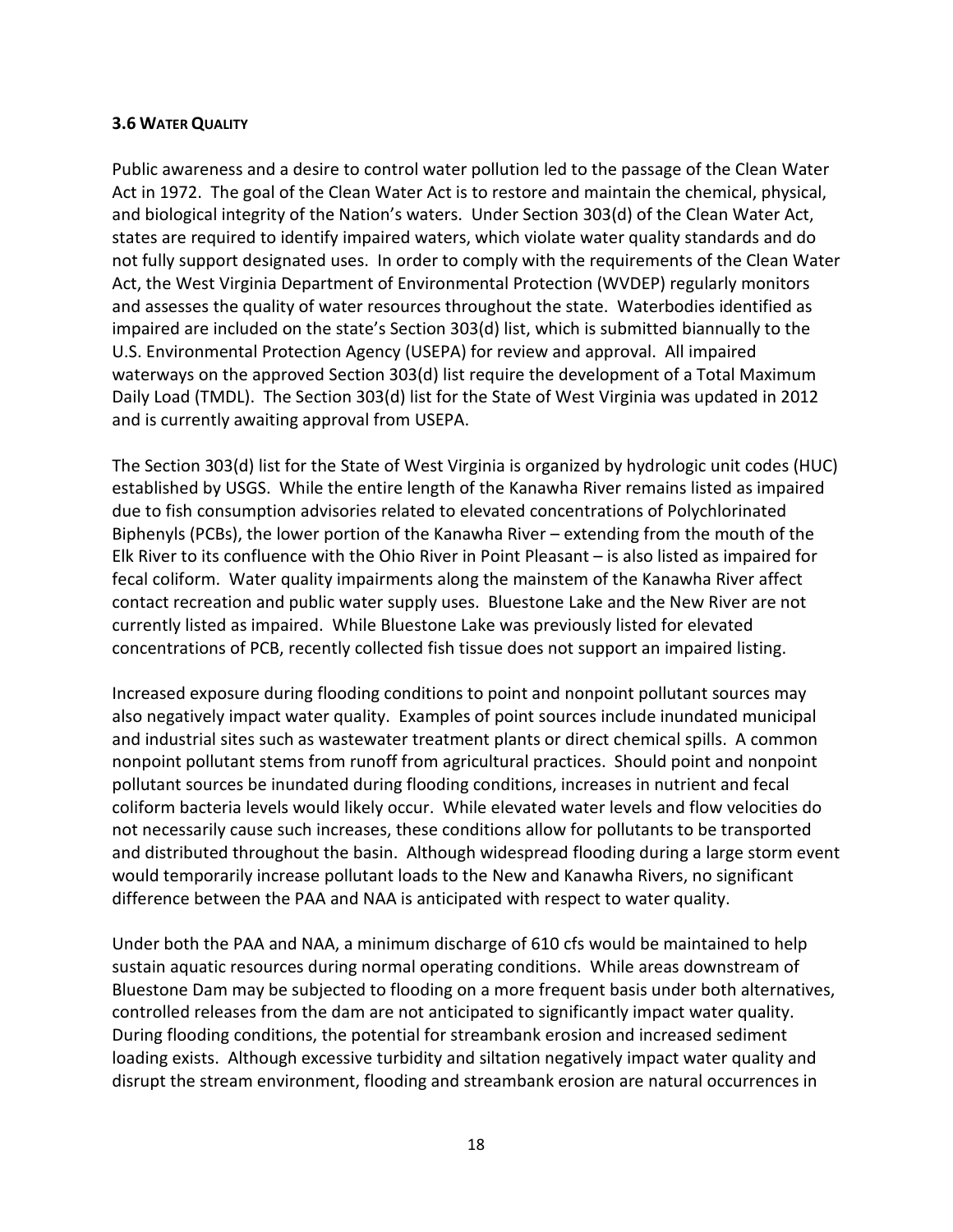river systems. As a result, implementation of the PAA and NAA would not have significant impacts to water quality.

# **3.7 RECREATION**

Bluestone Dam spans the New River forming Bluestone Lake, which is the third largest lake in West Virginia. At summer pool, Bluestone Lake covers a 2,040 acre surface area allowing for a wide variety of recreational activities including fishing, boating, and water skiing. The State of West Virginia operates Bluestone State Park encompassing over 2,100 acres of rugged, heavily forested, mountainous terrain. The state park along with the adjacent state-operated wildlife management area offers additional opportunities for fishing, boating, hiking, camping, sightseeing, swimming, and picnicking. Hunting and horseback riding are also permitted at the Bluestone Lake Wildlife Management Area. Recreation immediately downstream of the dam predominately includes fishing, sightseeing, canoeing, and picnicking. Whitewater boating is also offered further downstream.

Pipestem Resort State Park and Sandstone Falls are additional recreational resources in the area offering beautiful scenic overlooks. Pipestem Resort State Park, which is considered the crown jewel of West Virginia State Parks, lies approximately 10 miles south or upstream of Bluestone Dam. Pipestem Resort State Park offers not only numerous recreational opportunities including golfing, hiking, and biking, but also lodging, cottage rentals, dining, and conference facilities. Sandstone Falls is located approximately 10 miles downstream of Bluestone Dam and is the largest waterfall on the New River. Sandstone Falls is part of the New River Gorge area, which is categorized as a National River and covered by the National Park Service.

Under both the PAA and NAA, a seasonal pool of 1410 feet would be maintained during the summer. As a result, no impacts to recreational resources during normal operating conditions are anticipated under either alternative. During high water events, recreational activities are extremely limited due to weather, flow conditions, and general safety concerns. Given floods associated with the calculated threshold pool elevation of 1510 correspond to relatively low reoccurrence events, little to no impacts to recreational resources are anticipated under the PAA or NAA. Releasing water prior to the designed maximum FCP may result in additional clean-up efforts and delays to recreational activities, particularly in areas immediately downstream of the dam. However, clean-up and access delays are common following high water events regardless of project operation.

# **3.8 TRANSPORTATION AND PUBLIC INFRASTRUCTURE**

The transportation network within the Kanawha River Basin is extensive and includes state and Federal highways, navigable waterways, railway systems, and airports. Bluestone Dam is easily accessible from Interstates 64 and 77 using State Route 20, which is a major north-south highway connecting New Martinsville to Bluewell. Immediately below Bluestone Dam, State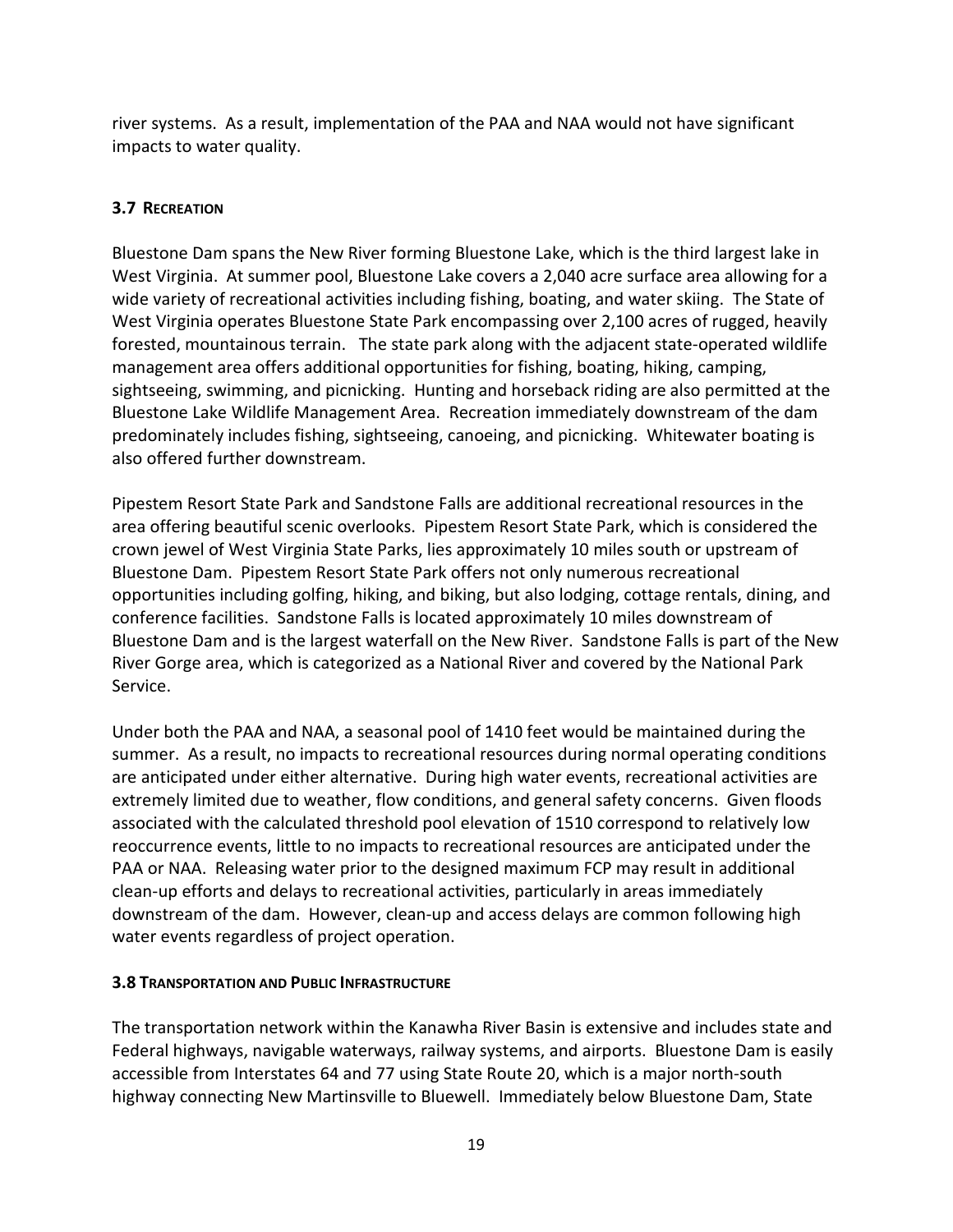Routes 3 and 107 navigate through the City of Hinton. While State Route 107 is confined entirely within the city limits, State Route 3 runs east to west throughout the state connecting Sweet Springs to West Hamlin.

Approximately 100 miles downstream of Bluestone Dam, Interstates 64, 77, and 79 intersect in downtown Charleston. Interstate 64 travels east to west and connects Chesapeake, Virginia with Wentzville, Missouri through cities such as Richmond, Virginia; Huntington, West Virginia; Lexington and Louisville, Kentucky; and St. Louis, Missouri. Interstate 77 is an important northsouth corridor traversing diverse terrain from the Appalachian Mountains to the rolling farmlands of Ohio. Interstate 77 connects Cleveland, Ohio to Columbia, South Carolina while Interstate 79 also runs north to south and links Charleston, West Virginia with Erie, Pennsylvania. Other highways of importance throughout the Kanawha River Basin include U.S. Highways 19, 33, 35, 60, and 119.

The predominate source of commercial navigation within the Kanawha River Basin is along a 91-mile stretch of the Kanawha River, which converges with the Ohio River at Point Pleasant, West Virginia. The navigation channel on the Kanawha River is maintained by a series of three Corps of Engineers lock and dam projects – Winfield, Marmet, and London. In addition to barge traffic traveling along the Kanawha River, commodities are often shipped along the CSX and Norfolk Southern railways. A portion of these railways is also used by the Amtrak line transporting passengers between Chicago, Illinois and Washington DC.

The Kanawha River Basin is further supported by a widespread system of public infrastructure including hospitals, emergency medical services, fire and law enforcement stations, educational facilities, and utility companies such as power, water treatment, and wastewater treatment plants. Within five miles downstream of Bluestone Dam, critical resources include the Summers County Appalachian Regional Hospital, Summers County Emergency Medical Services, Summers County Volunteer Fire Department, Hinton Fire Department, Summers County Sheriff Department, Hinton Police Department, Hinton Area Elementary School, Summers Middle School, and Summers County High School, and Human Resource Development and Employment (HRDE) – Stanley Technical Institute.

Under both the PAA and NAA, Bluestone Dam would be operated in conjunction with Summersville and Sutton Dams in a manner to reduce risk associated with dam failure while minimizing flood damages. The maximum flood storage of the dam would be reduced until the completion of the Phase 4 anchoring contract and releases have the potential to occur more frequently. If downstream control stages are exceeded, localized flood damage could begin to occur and critical infrastructure may become inundated. Given flooding is a natural occurrence and flood control projects within the Kanawha River Basin would continue to be operated as a system to minimize flood damages, impacts to critical infrastructure downstream of Bluestone Dam are anticipated to be minimal under the PAA as compared to the NAA.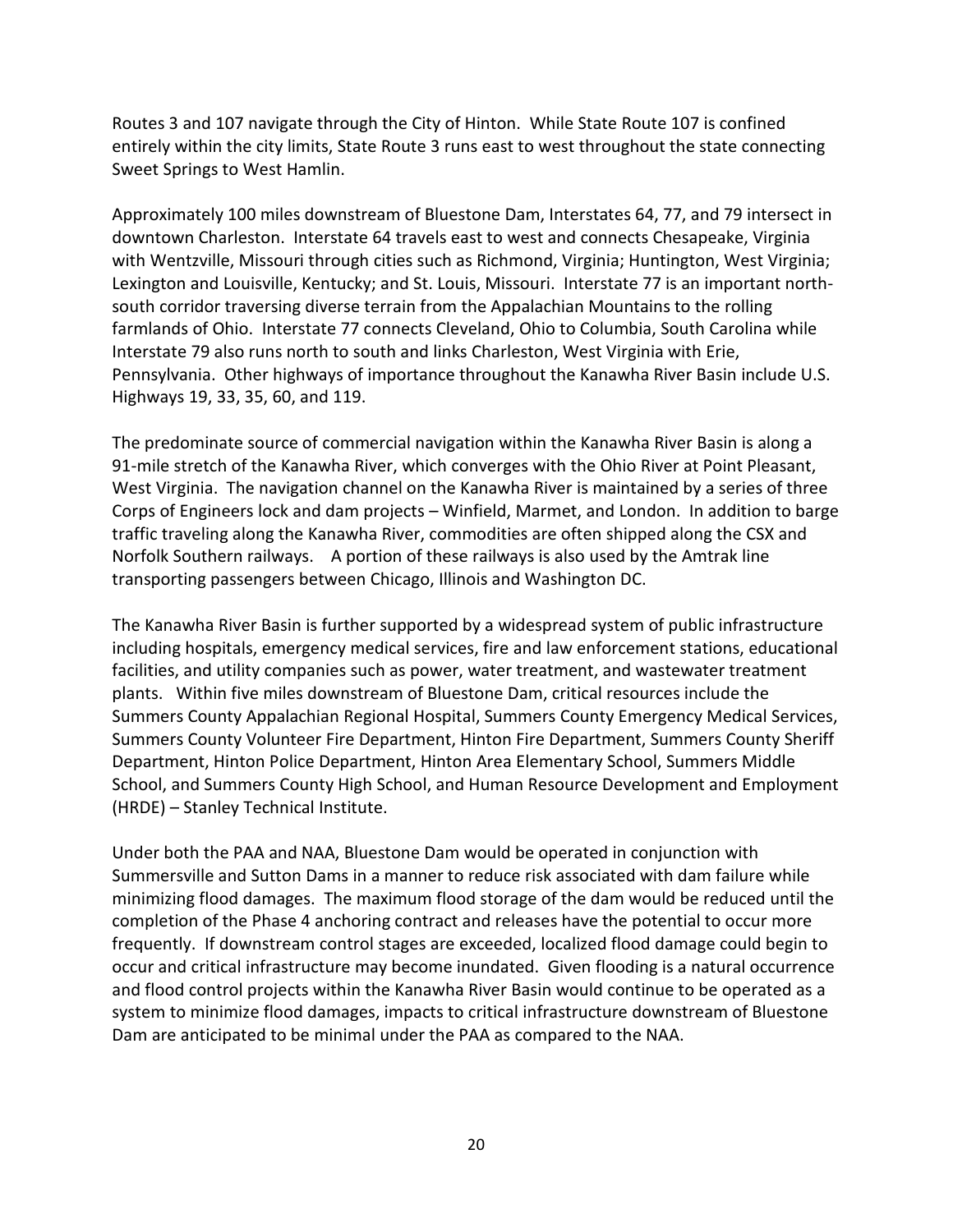#### **3.9 CLIMATE CHANGE**

Executive Order (E.O.) 13653 requires federal agencies to address climate change. For the purposes of defining climate-induced changes to temperature, stream flow and rainfall intensity, the watershed of Bluestone Dam  $(4,565 \text{ m}^2)$  extending into Virginia and North Carolina and the downstream New River/Kanawha River system to the Kanawha River stream gage just downstream of Charleston, WV is identified as the affected area.

The affected area's mid-latitude position combined with the seasonal undulations of the northern jet stream makes this region susceptible to highly variable weather throughout the year. The watershed's climate is greatly influenced by oceanic and atmospheric interactions. Rhythmic fluctuations in El Niño and La Niña Pacific currents combined with variable North Atlantic Oscillation patterns also affect seasonal weather in the project region. According to the Köppen climate classification system, the affected area is in a continental location that is fairly moist, and can experience both warm and cool summers depending upon site elevation. There are significant variations in topography and surface elevation within the New River watershed (i.e. Boone, NC at el. 3,333 msl. and Hinton,WV at el. 1,463 msl.) that drive differences in seasonal temperatures by several degrees. The New River watershed experiences seasonal weather patterns with climatic conditions typical of all four seasons for the Mid-Atlantic and Southeast Regions of the United States. Variability in weather tends to be greater during the late winter, spring, and fall seasons within the watershed. Long-term predictions of weather in such a dynamic system are uncertain at best and model projections of future global climate change further exacerbate those uncertainties.

Downscaled model projections from current climate change studies indicate increased air temperatures within the affected area of at least  $0.5^{\circ}$  F per decade between 2011 and 2040. It is likely that increases in air temperature will begin to slightly raise water temperatures both within Bluestone Lake and downstream New River as well as some freeflowing tributary streams. Some attenuation of rising New River water temperatures downstream of the dam may be affected through releases of deeper, cooler water from the dam. Downscaled model projections for the 2011 though 2040 time frame indicate increases in precipitation in the basin and resulting higher flows in the New River and other major tributaries. Projected increases in stream flow at the Charleston gage indicate that the Bluestone Lake project could experience future mean annual inflow increases from 15% to 25% higher during the period between 2011 and 2040 than recorded during the base years (1952-2001). In addition,various climate change studies have shown a trend in heavier downpours over the last 30 years for the affected area. These trends show considerable variation between the upper and lower reaches of the affected area. Future projections indicate the potential for more intense rainfall events in the 1 in 20 year event range leading to possible flash flooding on small tributary streams in the affected area, but the sources investigated did not indicate that longer-duration rainfall would be significantly affected by these changes.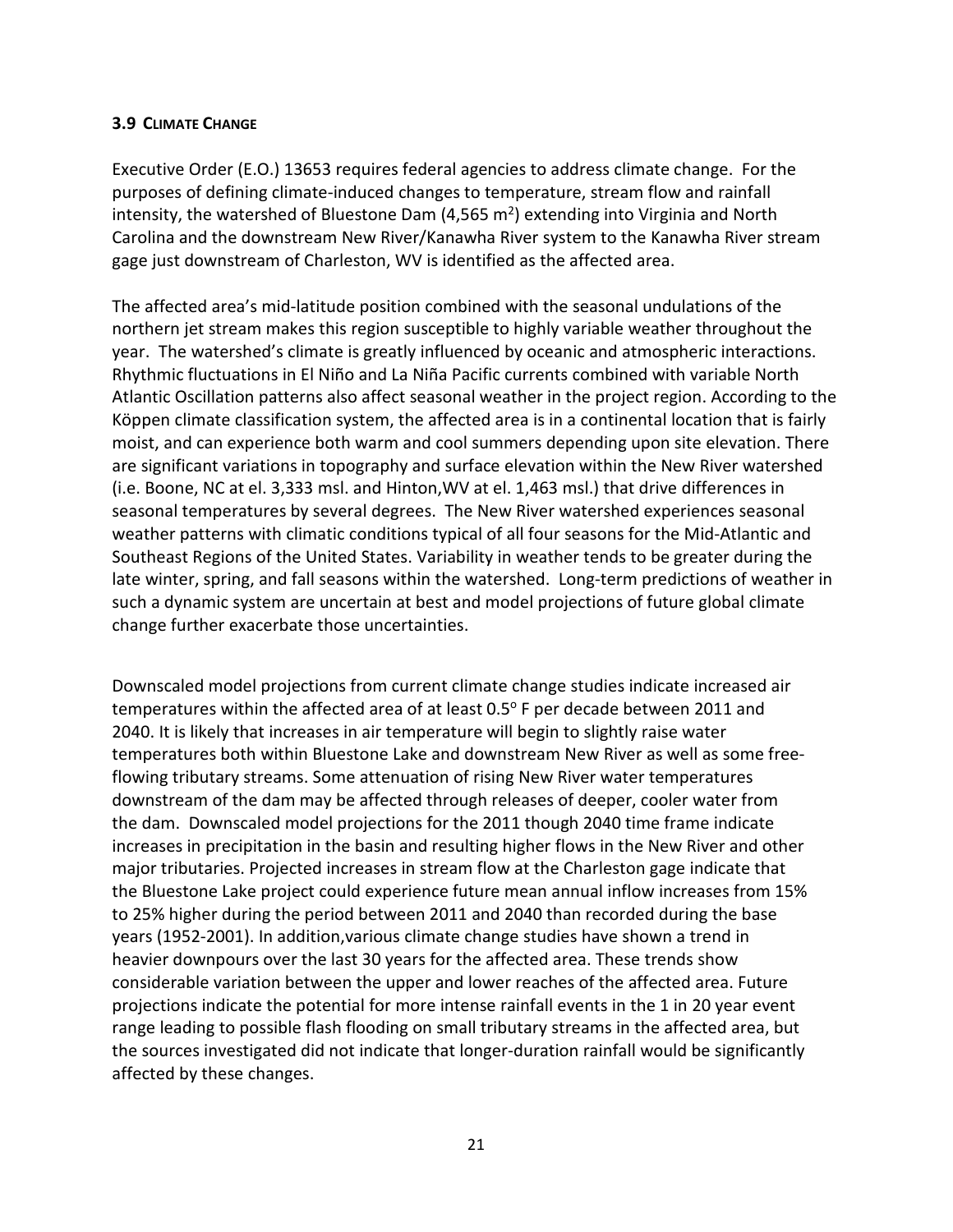Based upon current planning/design/construction schedules, the proposed restrictions on flood control pool elevation and discharge (PPA) would be lifted by 2020. This ending date generally occurs before the projected onset of 15% to 25% increases in mean annual precipitation in the watershed and resulting inflow into Bluestone Lake are likely to occur and prior to any significant increases in the mean annual air temperature ( $0.6^\circ$  F increase by 2020) that could affect water temperatures in the lake or downstream. Therefore it is unlikely that the PPA implementing restrictions on the maximum flood control pool elevation and maximum discharge volume would face conditions associated with climate change that would endanger the dam or its modified operations for flood risk reduction during the period covered by the deviation or result in any significant adverse impacts downstream.

The PAA and NAA would not involve any activity that could affect the environment in regard to climate change; therefore, no impacts with respect to climate change would occur as a result of the PAA or NAA.

#### **3.10 OTHER ENVIRONMENTAL RESOURCES**

The following environmental resources are commonly considered by the Corps of Engineers while assessing potential impacts resulting from proposed Federal actions – floodplain resources; air quality; noise; hazardous, toxic, and radioactive waste; and aesthetics. Given the nature of the proposed and no action alternatives, no adverse impacts associated with the aforementioned resources are anticipated. According to the Council on Environmental Quality (CEQ), agencies shall reduce unnecessary paperwork while implementing NEPA by discussing impacts in "proportion to their significance" (40 CFR 1502.2(b)). Consequently, the aforementioned environmental resources were not evaluated in detail.

#### **3.11 CUMULATIVE EFFECTS**

The cumulative effects of the proposed project on the environment as stipulated in NEPA must be considered. As defined by the CEQ, cumulative effects are "the impact on the environment which results from the incremental impact of the action when added to other past, present, and reasonably foreseeable future actions regardless of what agency (Federal or non-Federal) or person undertakes such actions." Cumulative impacts can result from individually minor but collectively significant actions taking place over time (40 CFR Part 1508.7).

The cumulative effects analysis qualitatively presented below is based on the potential effects of the proposed project when added to similar impacts from other projects in the region. An inherent part of the cumulative effects analysis is the uncertainty surrounding actions that have not yet been fully developed. The CEQ regulations provide for the inclusion of uncertainties in the analysis and states that "when an agency is evaluating reasonably foreseeable significant adverse effects on the human environment….and there is incomplete or unavailable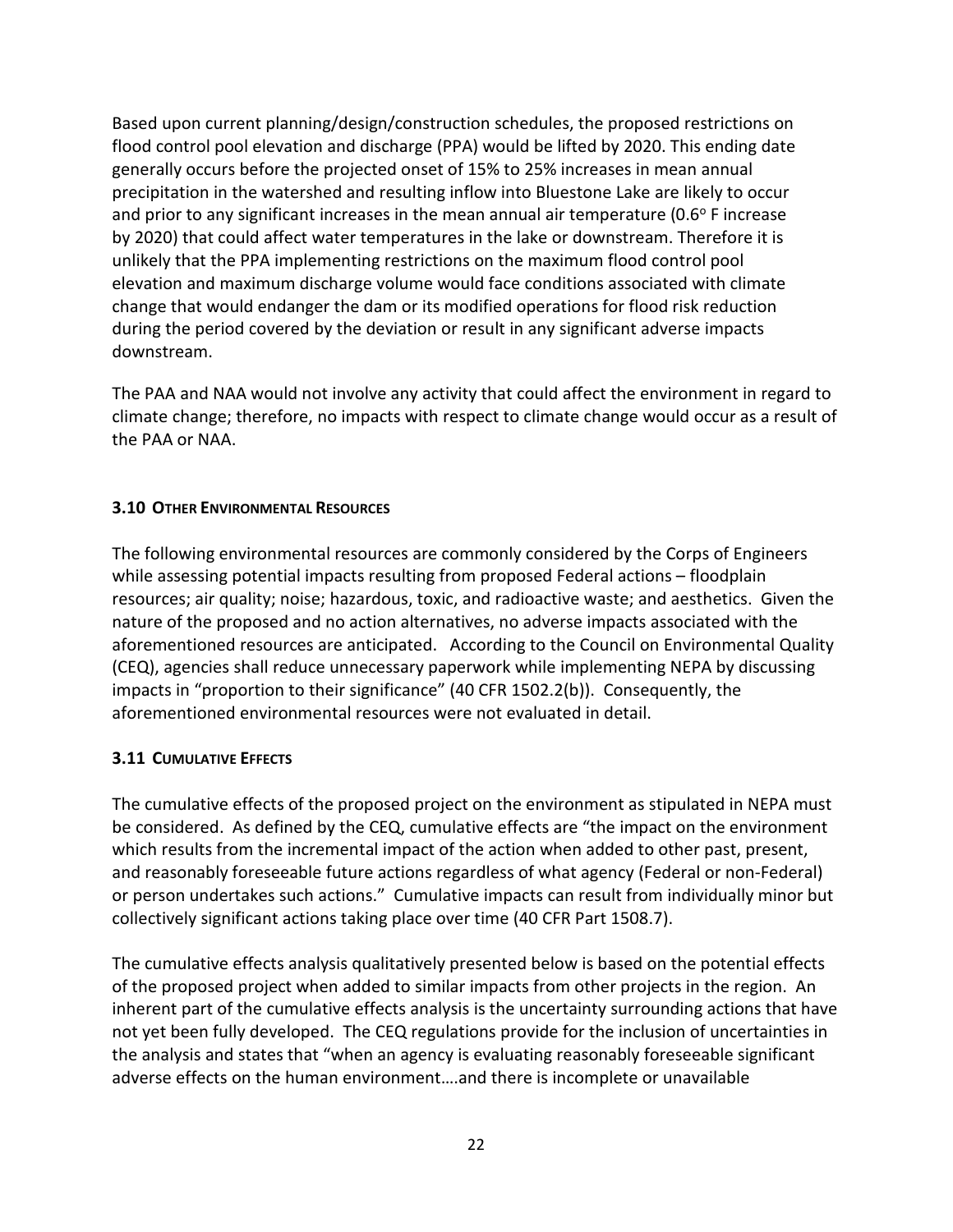information, the agency shall always make clear that such information is lacking" (40 CFR 1502.22).

Under the PAA and NAA, Bluestone Dam would be operated in a manner to reduce risk associated with dam failure while minimizing flood damage and corresponding impacts. Considering the significance of consequences potentially resulting from dam failure, cumulative effects associated with the described deviations from the existing Water Control Manual are considered negligible. While areas downstream of Bluestone may be subjected to flooding on a more frequent basis, corresponding impacts would be limited to an interim period until the full consequence based analysis is completed and approved (which is scheduled for the end of 2016).

Section 3.0 documents the existing environment and potential environmental effects of the PAA and NAA with respect to the existing conditions. The effects of the PAA, as discussed above are minor. In scoping cumulative effects issues, no resources were identified as having a potential to be significantly affected. Only minor impacts to ecological resources would be sustained with the implementation of the PAA. There is an overall benefit to reduce the likelihood of dam failure, loss of life, and catastrophic damage. Given the overall beneficial effect from implementation of the PAA, there is expected to be a positive, though small, cumulative effect on safety based on past, present, and reasonably foreseeable actions.

# **4.0 STATUS OF ENVIRONMENTAL COMPLIANCE**

The PAA is in compliance with all state and federal requirements as well as Executive Orders. This compliance is summarized in Table 3 below.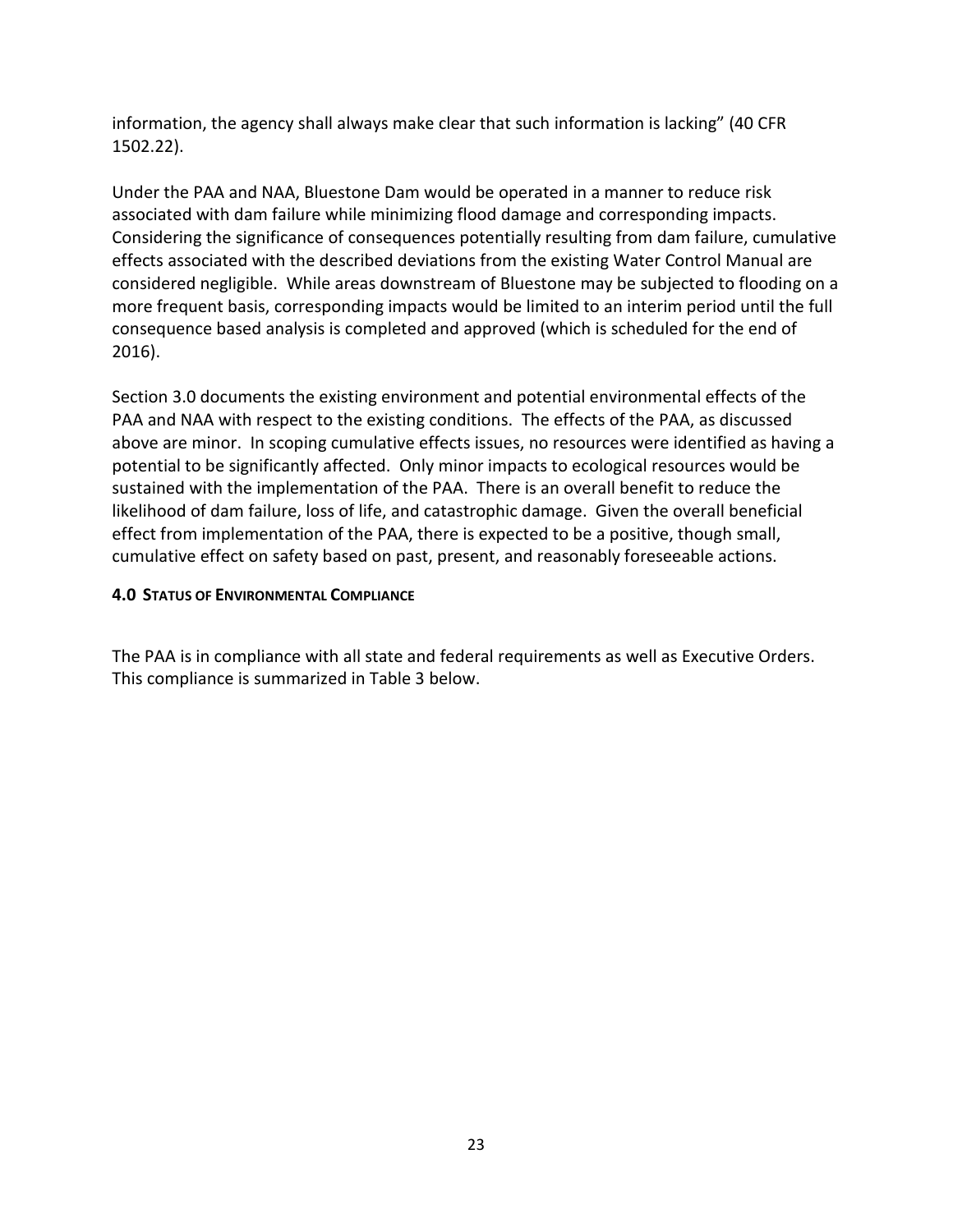| Statute/Executive Order                                                                           | Full         | Partial      | N/A |
|---------------------------------------------------------------------------------------------------|--------------|--------------|-----|
| National Environmental Policy Act (considered partial until the FONSI is<br>signed)               |              | X            |     |
| Fish and Wildlife Coordination Act*                                                               |              | X            |     |
| Endangered Species Act*                                                                           |              | $\mathsf{X}$ |     |
| Clean Water Act                                                                                   | X            |              |     |
| <b>Wild and Scenic Rivers Act</b>                                                                 | $\mathsf{X}$ |              |     |
| Clean Air Act                                                                                     | $\mathsf{x}$ |              |     |
| <b>National Historic Preservation Act</b>                                                         | X            |              |     |
| Archeological Resources Protection Act                                                            |              |              | N/A |
| Comprehensive, Environmental Response, Compensation and Liability<br>Act                          | X            |              |     |
| Resource Conservation and Recovery Act                                                            | X            |              |     |
| <b>Toxic Substances Control Act</b>                                                               | X            |              |     |
| <b>Quite Communities Act</b>                                                                      | X            |              |     |
| <b>Farmland Protection Act</b>                                                                    |              |              | N/A |
| Executive Order 11988 Floodplain Management                                                       | X            |              |     |
| Executive Order 11990 Protection of Wetlands                                                      | X            |              |     |
| Executive Order 12898 Environmental Justice in Minority Populations and<br>Low-Income Populations | $\mathsf{X}$ |              |     |

\*Considered partial until public review and prior to signing of the FONSI.

#### **5.0 AGENCY AND PUBLIC COORDINATION**

The draft Environmental Assessment (EA) for the Bluestone Lake Water Control Manual Initial Deviation will be made available to Federal and state environmental resource agencies, project stakeholders, and the general public for a period of 30 days as required by NEPA. The Water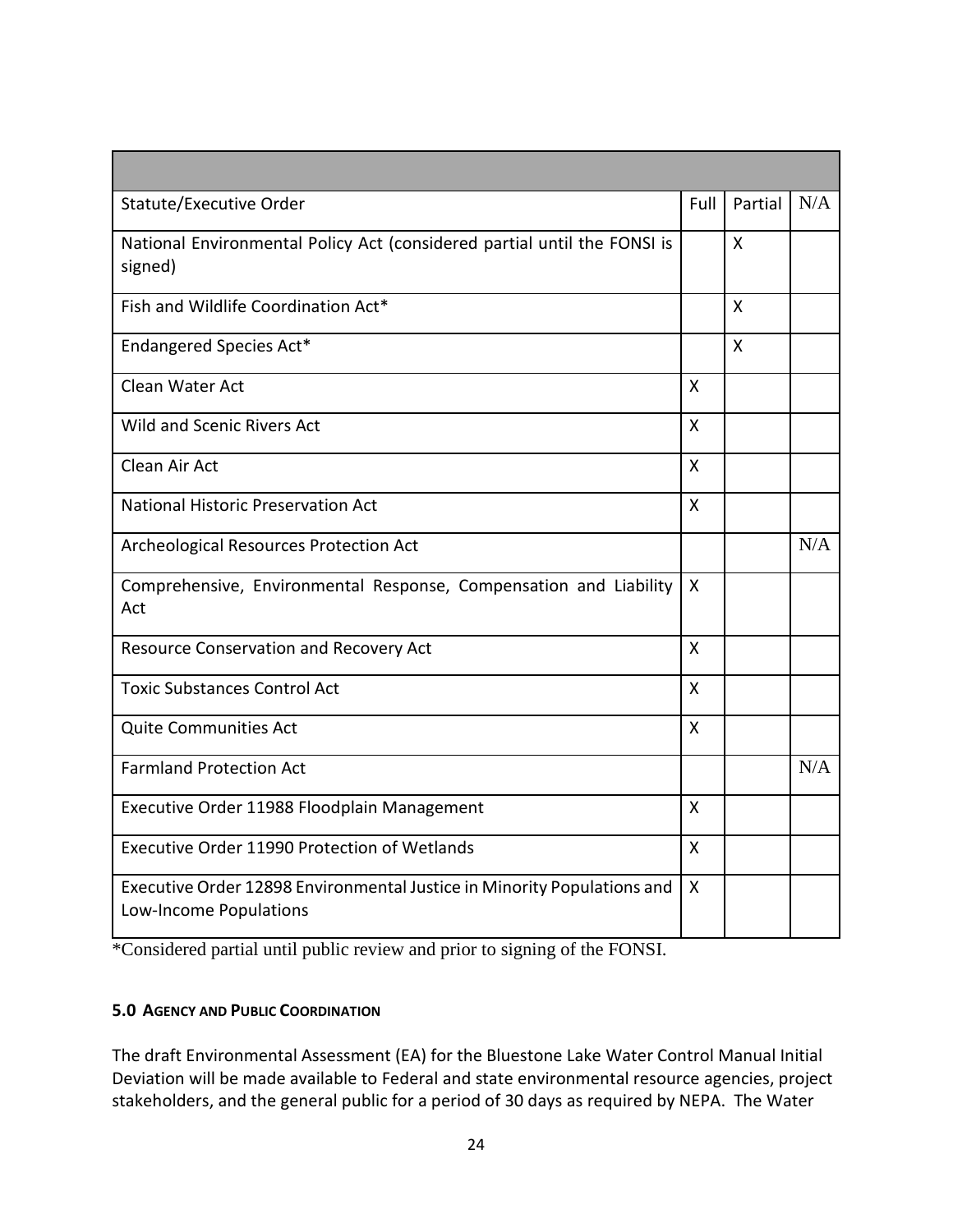Control Manual for Bluestone Lake will also be made available upon request. A copy of the mailing distribution list is available in Appendix A. A Notice of Availability (NOA) will be published in *The Hinton News*, *The Charleston Gazette, The Charleston Daily Mail,* and *The Register-Herald (Beckley, West Virginia)*

apprising the public of the opportunity to review and comment on the draft EA. The draft EA will also be made available online at [www.lrh.usace.army.mil/Missions/PublicReview](http://www.lrh.usace.army.mil/Missions/PublicReview) and placed at the main branches of the Summers County Library, Kanawha County Library, and Raleigh County Library for additional access. All comments received during the review period will be taken into consideration in the development of the final EA.

In addition, a series of public meetings in Summers, Raleigh, Fayette, Kanawha, Putnam, and Mason Counties were held in 2009 to highlight ongoing construction efforts and communicate the risk associated with dam failure and the need to modify normal project operations in order to ensure public safety. During these meetings, the public was informed flooding could occur on a more frequent basis as a result of necessary changes to operations due to the stability issues associated with the dam. Emergency management personnel throughout each of these counties were also actively engaged. Subsequent meetings have occurred annually in the City of Hinton and state officials within West Virginia and Ohio have been kept apprised of all operational changes.

## **6.0 CONCLUSION**

Construction efforts currently underway have undoubtedly improved the overall stability of Bluestone Dam. However, recent structural computations indicate dam failure may occur below the designed maximum FCP. Until the project can be safely operated to the designed maximum FCP, procedures for formal operation need to be established using sound professional judgment to reduce the risk of dam failure, loss of life, and catastrophic damage. While the existing Water Control Manual allows for deviations during emergency situations, formally deviating from the Water Control Manual facilitates informed decisions regarding project operations when downstream flood control stages are exceeded. Operating Bluestone Dam using structural analysis and evaluations used to establish the threshold pool and threshold discharge in conjunction with observed field conditions reduces the likelihood of dam failure.

Deviations to the Water Control Manual as described under both the PAA and NAA respectively are anticipated to be temporary measures until the project can be safely operated to the designed maximum FCP. The designed maximum FCP is anticipated to be restored following the completion of the Phase 4 anchoring contract in 2019. The Bluestone Dam would continue to be operated in conjunction with Summersville and Sutton Dams to minimize flood damage while taking into account structural computations / evaluations and downstream flow conditions. Overall, no significant, adverse impacts to the natural or human environment under the PAA, as compared to the NAA, are anticipated.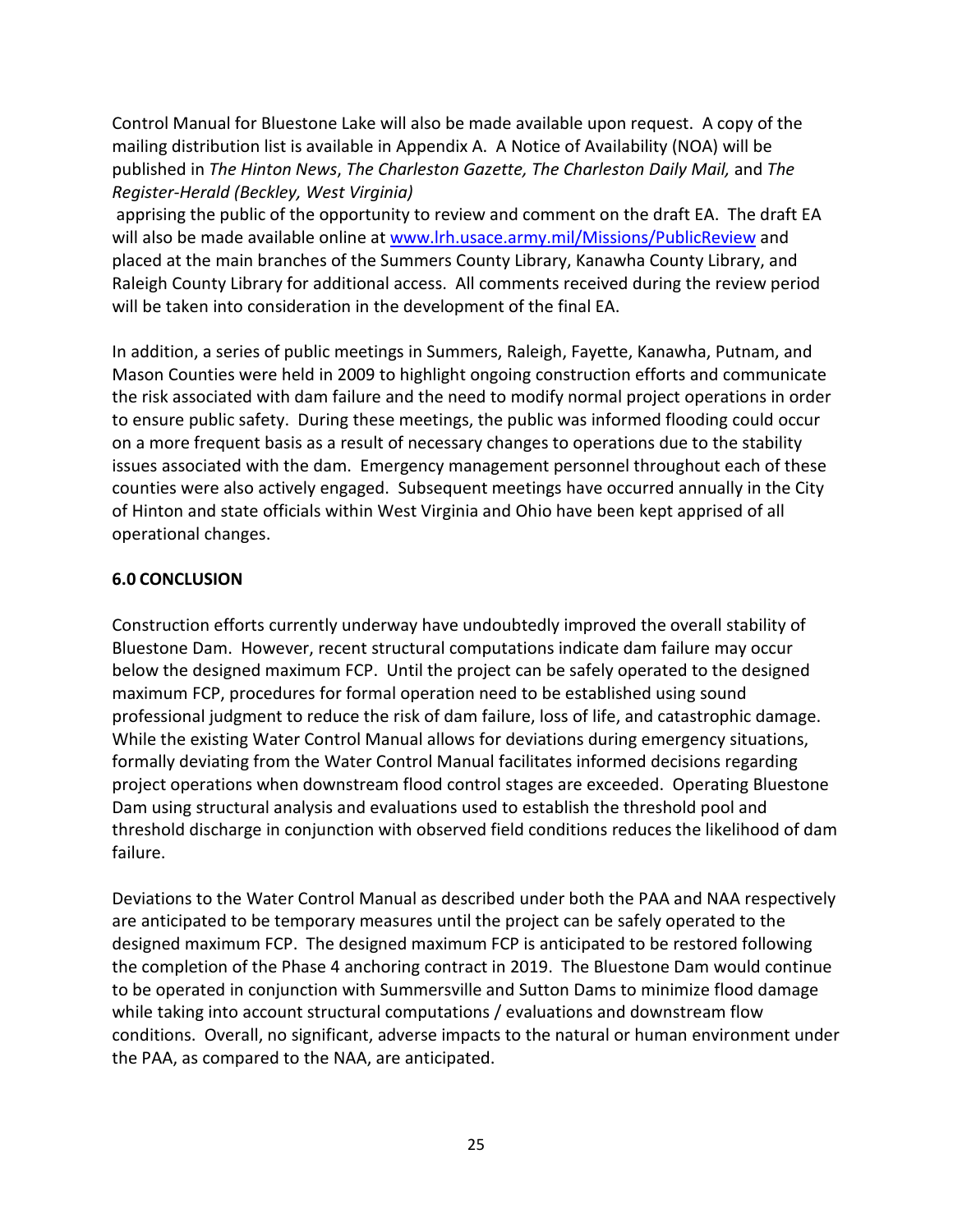Given the potential consequences associated with dam failure and the Corps' responsibility to ensure public safety, the PAA and NAA are very similar. Under both alternatives, modifications or deviations to the Water Control Manual would occur. However, the PAA provides the benefit of having a formalized approach to more seamlessly guide decisions during flooding conditions. As a result, the PAA is recommended for implementation.

# Works Cited

- The  $3^{rd}$  National Climate Assessment (2014) for the continental United States which is based upon the IPCC's 5<sup>th</sup> Assessment Report (CMIP5
- Climate Change and Hydrology Literature Synthesis for the US Army Corps of Engineers Missions in the United States (2015)
- Ohio River Basin Climate Change Impacts and Adaptation Draft Pilot Study (July 2015) sponsored by the USACE Institute for Water Resources (IWR).
- West Virginia 2012 Draft Section 303(d) List
- United States Census Bureau, http://quickfacts.census.gov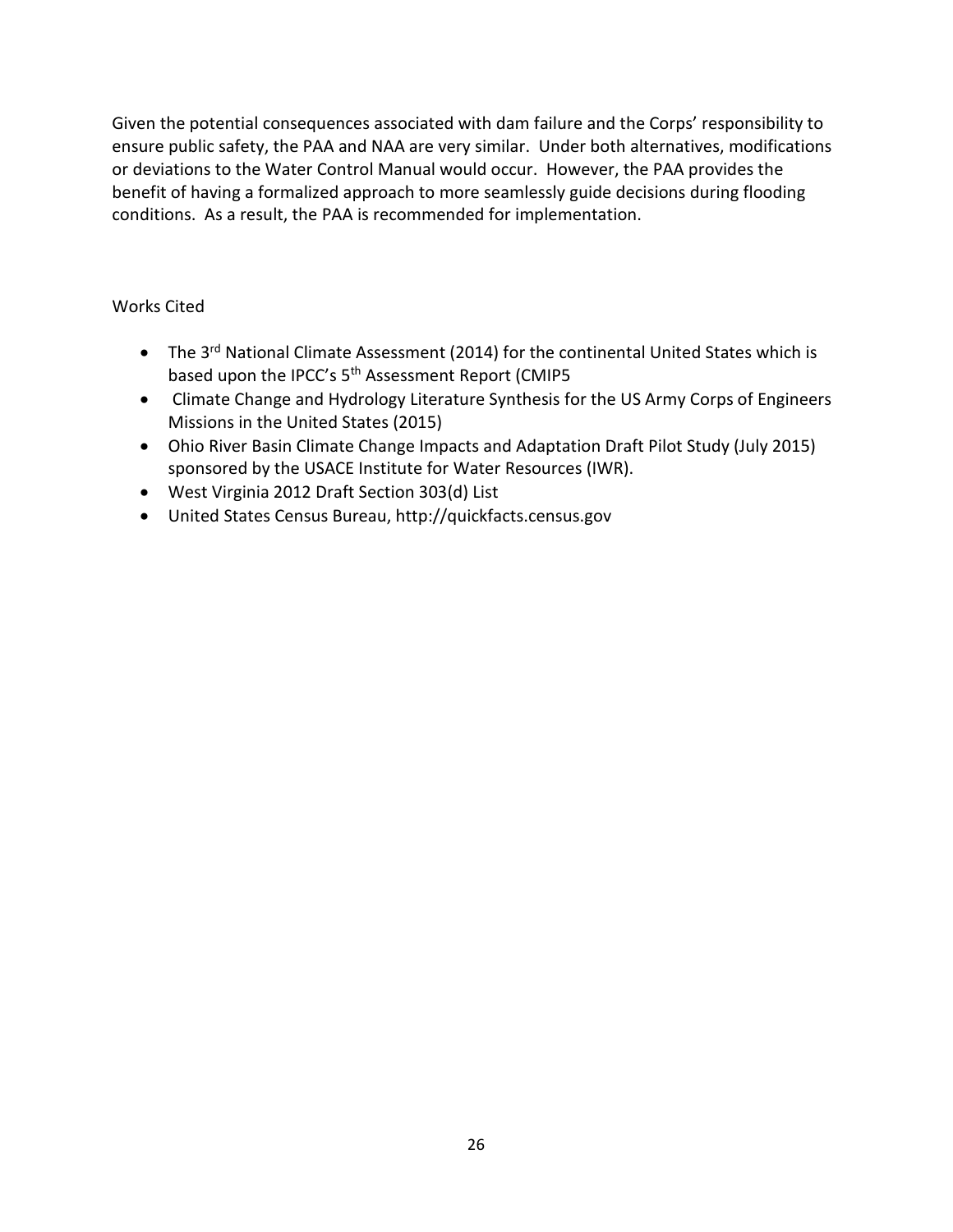Appendix A: Mailing Distribution List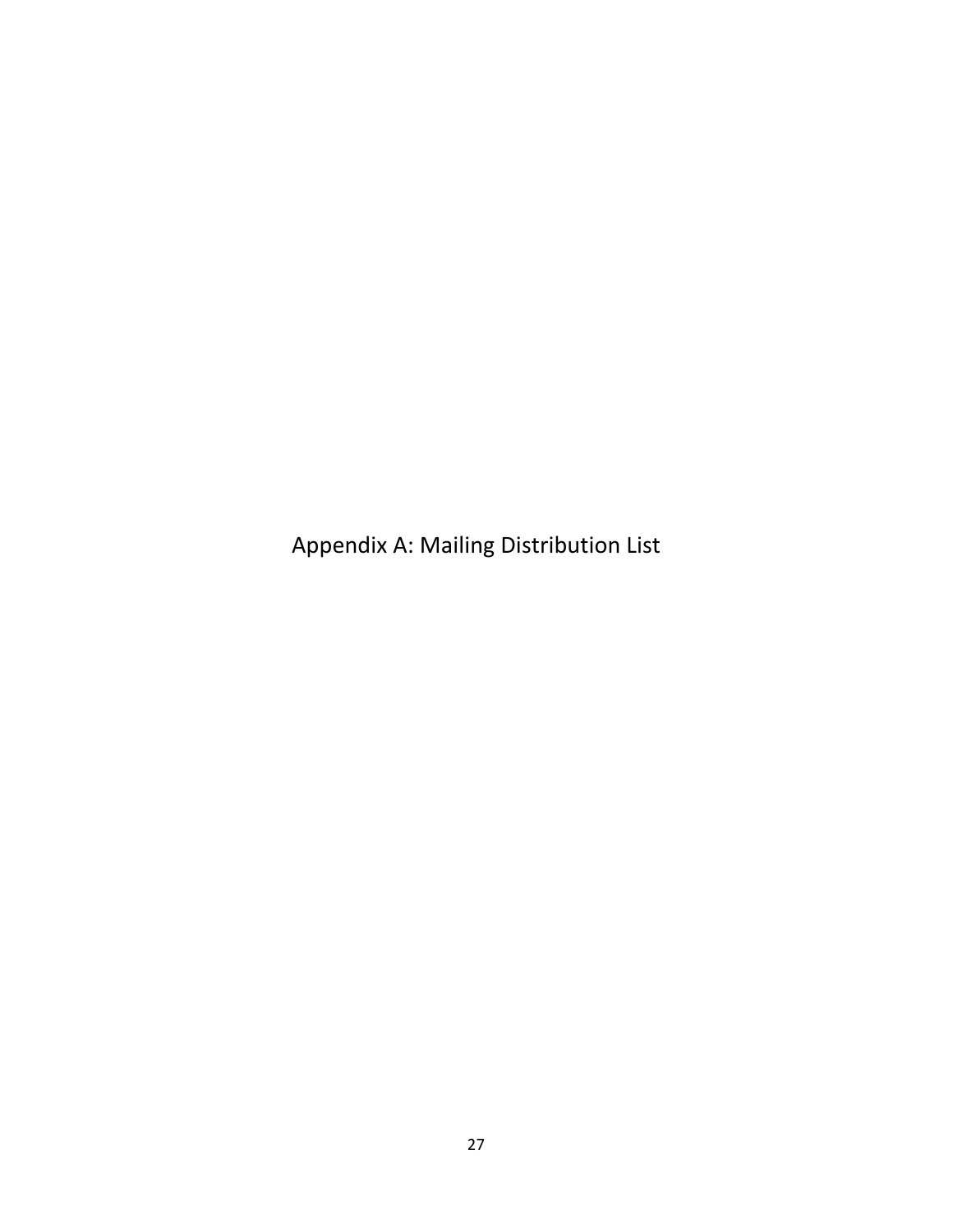#### **Federal Agencies and Officials**

The Honorable Joe Manchin **Park Superintendent** United States Senate U.S. Department of Interior 900 Pennsylvania Avenue, Suite 629 National Park Service Charleston, West Virginia 25302 New River Gorge

The Honorable Shelley Moore Capito Glen Jean, West Virginia 25846 United States Senate 220 North Kanawha Street **State Agencies and Officials** Suite 1 Beckley, WV 25801-4514

The Honorable Evan Jenkins<br>1900 Kanawha Boulevard, East 1900 Kanawha Boulevard, East United States House of Representatives Charleston, West Virginia 25305 223 Prince St. Beckley, WV 25801 Mr. Randy Huffman

Mr. Jared Beard Ms. Janet Clayton, Wildlife Diversity<br>
Siologist
Biologist
Clayton, Wildlife Diversity
Biologist
Contract Conservation Biologist Service<br>Service Service Service

U.S. Department of Agriculture<br>
Ms. Barbara Sargent, Environmental<br>
Resource Specialist

Mr. John Schmidt Mr. John Schmidt U.S. Fish and Wildlife Service 1900 Kanawha Blvd., E. 694 Beverly Pike Elkins, West Virginia 26241

Ms. Patricia Kicklighter P.O. Box 246

The Honorable Earl Ray Tomblin

U.S. Environmental Protection Agency<br>
Region III<br>
Region III Protection<br>
1060 Chapline Street<br>
Wheeling, West Virginia 26003<br>
Wheeling, West Virginia 26003<br>
Charleston, West Virginia 25304

Service<br>
1550 Earl Core Road, Suite 200 West Virginia Division of Natural Resources<br>
Morgantown, WV 26505 P.O. Box 67<br>
Elkins, West Virginia 26241

Resource Specialist<br>
Resource Specialist Beckley-South Area Office<br>
465 Ragland Road P.O. Box 67<br>
Beckley, WV 25801 Beckley, WV 25801 Elkins, West Virginia 26241

Field Supervisor **State Historic Preservation Officer** West Virginia Field Office **Charleston, West Virginia 25305 Room**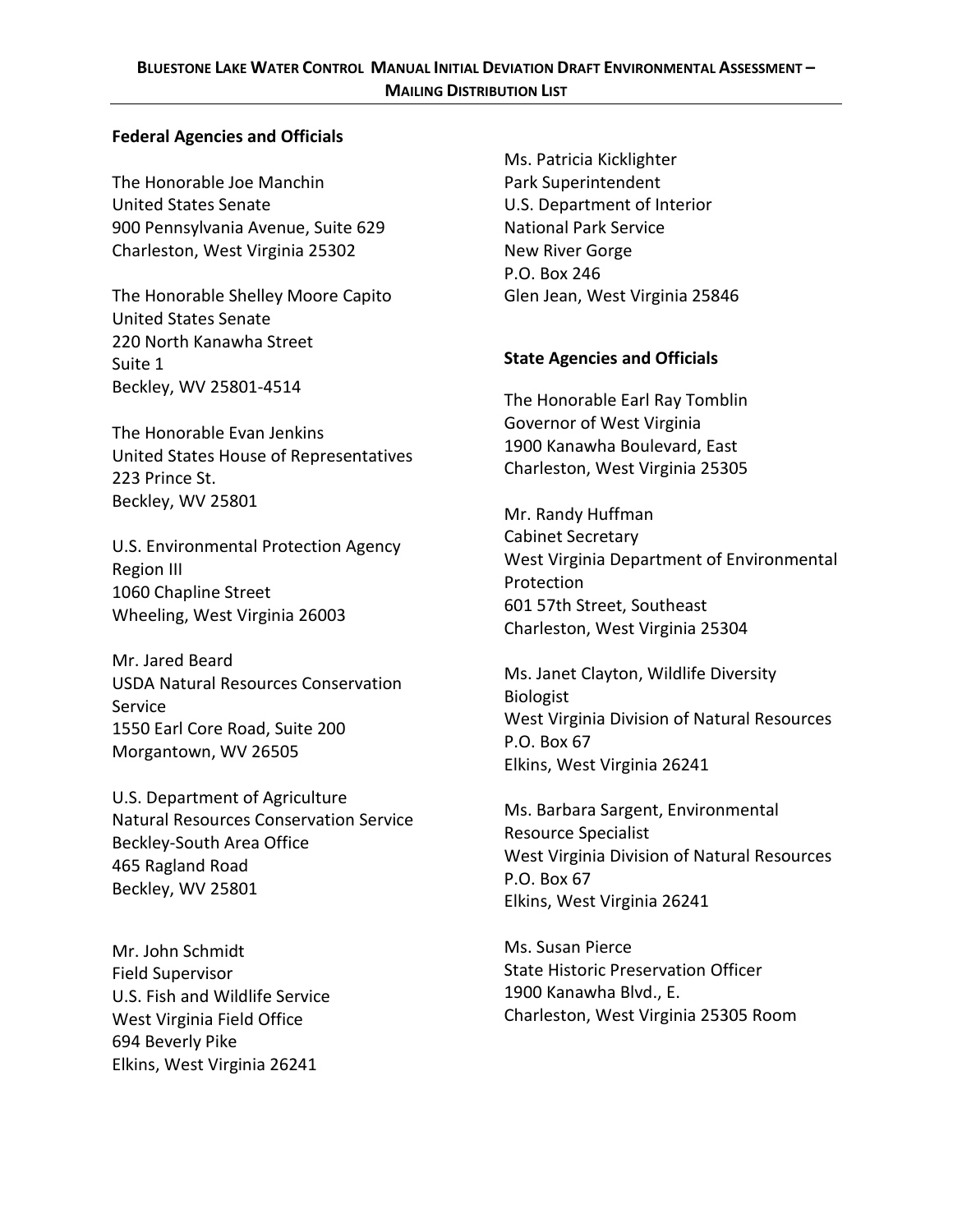### **BLUESTONE LAKE WATER CONTROL MANUAL INITIAL DEVIATION DRAFT ENVIRONMENTAL ASSESSMENT – MAILING DISTRIBUTION LIST**

Ms. Dee Smith Mr. Larry Zuspan WV Department of Environmental Administrator, Kanawha Putman Protection<br>
Emergency Planning Committee<br>
113 Lakeview Drive <sup>113</sup> Lakeview Drive 601 57th Street, SE, Charleston, WV 25313 Charleston, WV 25304

Mr. Paul Mattox, Jr.<br>
Cabinet Secretary<br>
Cabinet Secretary<br>
West Virginia Department of Transportation<br>
1900 Kanawha Boulevard, East<br>
Building 5<br>
Building 5 Charleston, WV 25305 Mr. Jesse O. Guills

Mr. Jimmy Gianato<br>
Director/Homeland Security Advisor<br>
West Virginia Division of Homeland Security<br>
And Emergency Management<br>
And Emergency Management<br>
And Emergency Management<br>
And Emergency Management 199 Kanawha Boulevard, East **County Agencies and Officials** Building 1, Room EB-80 Charleston, WV 25305 The Honorable Danny Jones

The Honorable Ronald Miller<br>
Mayor of Charleston<br>
P.O. Box 2749 West Virginia State Senate<br>District 10 District 10 Room 229W, Building 1

Hinton, WV 25951 The Honorable William R. Laird IV West Virginia State Senate<br>
District 10<br>
District 10

Hinton, WV 25951 The Honorable Roy Cooper West Virginia House of Delegates<br>
District 28<br>
Putnam County Commissioners' Office<br>
28 Ninfield Rd. #2 Room 226E, Building 1 and the state of the state of the state of the state of the State Capital Complex and the State Of the State of the State of the State of the State of the State of the State of the State of the State State Capitol Complex

The Honorable John D. O'Neal, IV 200 Mason County Commission<br>West Virginia House of Delegates 200 Sixth Street<br>District 28 District 28 Room 226E, Building 1 State Capitol Complex Charleston, WV 25305

The Honorable Joe Blankenship<br>State Capitol Complex Mayor of Hinton Mayor of Hinton<br>Charleston, WV 25305 322 Summers St.

President, Board of Commissioners of Summers<br>
Room 229W, Building 1 County<br>
State Capitol Complex 120 Ballengee Street